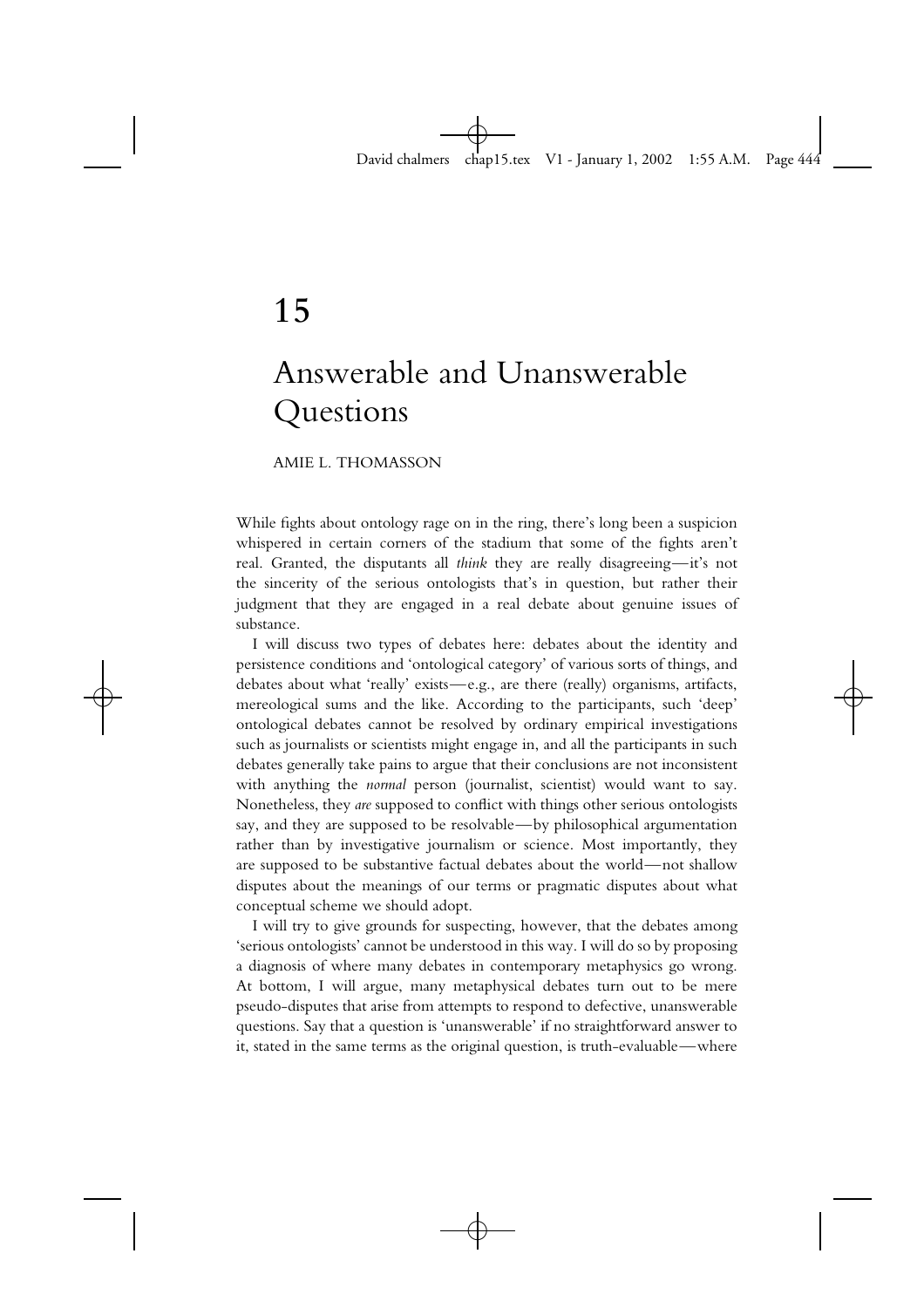$\oplus$ 

#### answerable and unanswerable questions 445

this failing is in principle; not a reflection of mere epistemic shortcomings but of deficiencies in meaning.

 $\bigoplus$ 

The proposed diagnosis relies on a certain view about reference, and I will begin in section 1 by very briefly sketching this position and some reasons for believing it. I will then draw out in sections 2 and 3 the implications of this view of reference for which metaphysical questions are answerable, and by what methods they are to be answered. The positive considerations  $FF<sub>N:1</sub>$ </del> in the first three sections will be brief, however,<sup>1</sup> for the main point of interest here is the way in which this view can provide a unified diagnosis of where numerous metaphysical debates go wrong, and can rid us of a great many apparently irresolvable puzzles. It also yields an alternative picture of metaphysics that provides a straightforward (if not always simple) method of resolving those metaphysical questions that really are answerable—a method in which conceptual analysis plays a central role.

## 1 Problems about Reference

Some might think that the very idea that conceptual analysis should play a central role in metaphysics is implausible, as causal theories of reference show that our terms may refer without the need for speakers to have any concept in mind about what kind of thing is to be referred to, making conceptual analysis irrelevant to the *real* truths about the natures of the objects and kinds referred to.

But as I have argued elsewhere  $(2007, 38-53)$ , while causal theories of reference may have persuasively established that causal and contextual relations play a key role in establishing reference, we have good reason to think that that can't be the whole story. Causal theories of reference were introduced with a rather narrow range of examples—it does seem highly plausible that which person, or which biological kind, a term refers to (if any) is a matter of what person or sample the naming practice may be traced back to in grounding situations. But, as those who have raised the *qua* problem have made clear, the difficulties for pure causal theories become evident when we note that our terms may purport to refer to many different sorts of things, e.g. artifacts, lumps of matter, spatial or temporal parts of objects, events, kinds (whether biological, chemical, social, economic, etc.), and so on.² **FN:2**

 $\bigoplus$ 

<sup>&</sup>lt;sup>1</sup> I have, however, defended these views at greater length elsewhere (2007).

<sup>&</sup>lt;sup>2</sup> Versions of the *qua* problem are discussed in Papineau (1979, 158-68), Devitt (1981), Sterelny (1983), Devitt and Sterelny (1999), Dupré (1981), Kitcher (1982), and Stanford and Kitcher (2000).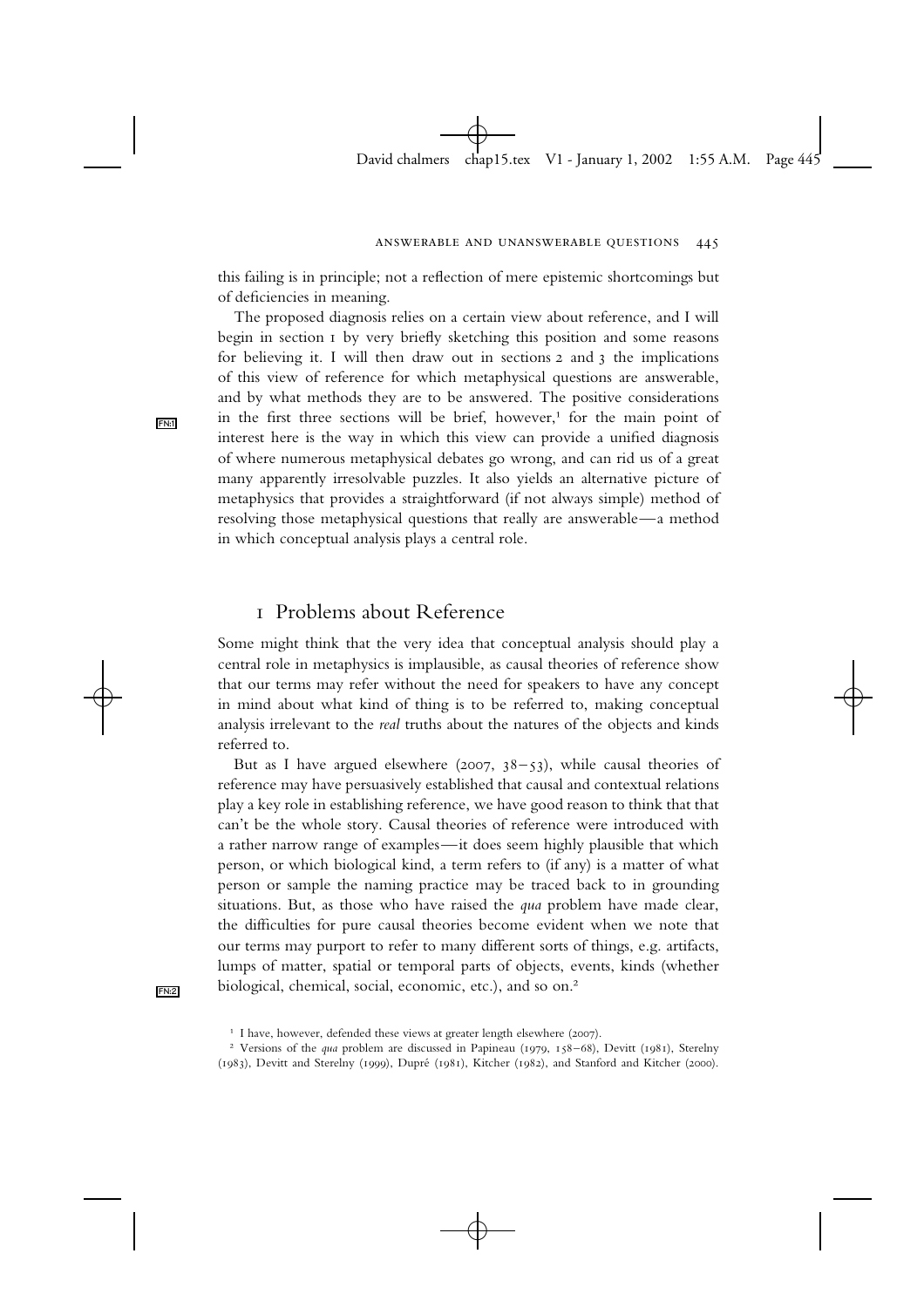$\oplus$ 

#### 446 amie l. thomasson

So, suppose a new term, 'fillow', is introduced. Even if grammar makes it clear that 'fillow' is to be a noun rather than an adjective or adverb, it may remain completely indeterminate whether 'fillow' is to refer to a piece of copper, sum of copper atoms, a sculpture, an exhibition, a location etc., unless speakers somehow disambiguate the *ontological* type of entity to be referred to. In the standard cases considered by causal theories of reference, in which we ask what determines which *person* or which *species* a term refers to, this problem is hidden, since in formulating the question this way we already presupposed that the term is, e.g., a name for a person.

 $\bigoplus$ 

Now it might be suggested that, at least in cases like that imagined above, it simply *is* indeterminate which of these entities 'fillow' is to refer to. But notice that if it is—or wherever reference is ontologically indeterminate in this way—many standard metaphysical questions stated using the term 'fillow' will be unanswerable. 'Would fillow survive if a few small parts were removed? If it were melted down? Could fillow be in Cincinnati?' If it is indeterminate whether 'fillow' is a term for a lump of copper, a sculpture, a sum of particles, an exhibition, a location, etc., then all claims made in response to these questions will lack truth-value owing to the indeterminacy of reference for the key noun. As a result, questions apparently about the identity and persistence and other modal features of 'fillow' would simply be unanswerable questions.

In general, I think, it is not quite so indeterminate what our terms refer to. But if the causal and physical structure of the world alone cannot disambiguate among potential referents, this ontological disambiguation must come from **us.**<sup>3</sup> As I have argued elsewhere (2007, 39–45), two sorts of rules of use for our nominative terms aid in ontological disambiguation. First, there are what I have called 'frame-level application conditions' associated with our terms—certain very basic conditions under which the attempted grounding would or would not be successful in establishing reference. In learning to use a nominative term properly, we learn in what situations it is properly applied, and where it is to be refused— so we learn, e.g., that the term 'lump' may be applied wherever there is a cohesive, medium-sized quantity of tangible stuff (but not where there is a hologram or mirage), but that 'sculpture' may only be applied

> Apparently, even Locke noted that this sort of problem would plague theories like direct reference theories. See Stanford and Kitcher (2000, 100).

 $\bigoplus$ 

There may be those who feel that conceptual content is not needed to provide this ontological disambiguation, since *really* there is only *one* kind of thing there (e.g., a collection of particles, but no lump of stuff or sculpture). I discuss this objection elsewhere (2007, 39). There I also develop extensive criticisms of various arguments that there are no members of such common-sense ontological kinds as sculptures and lumps.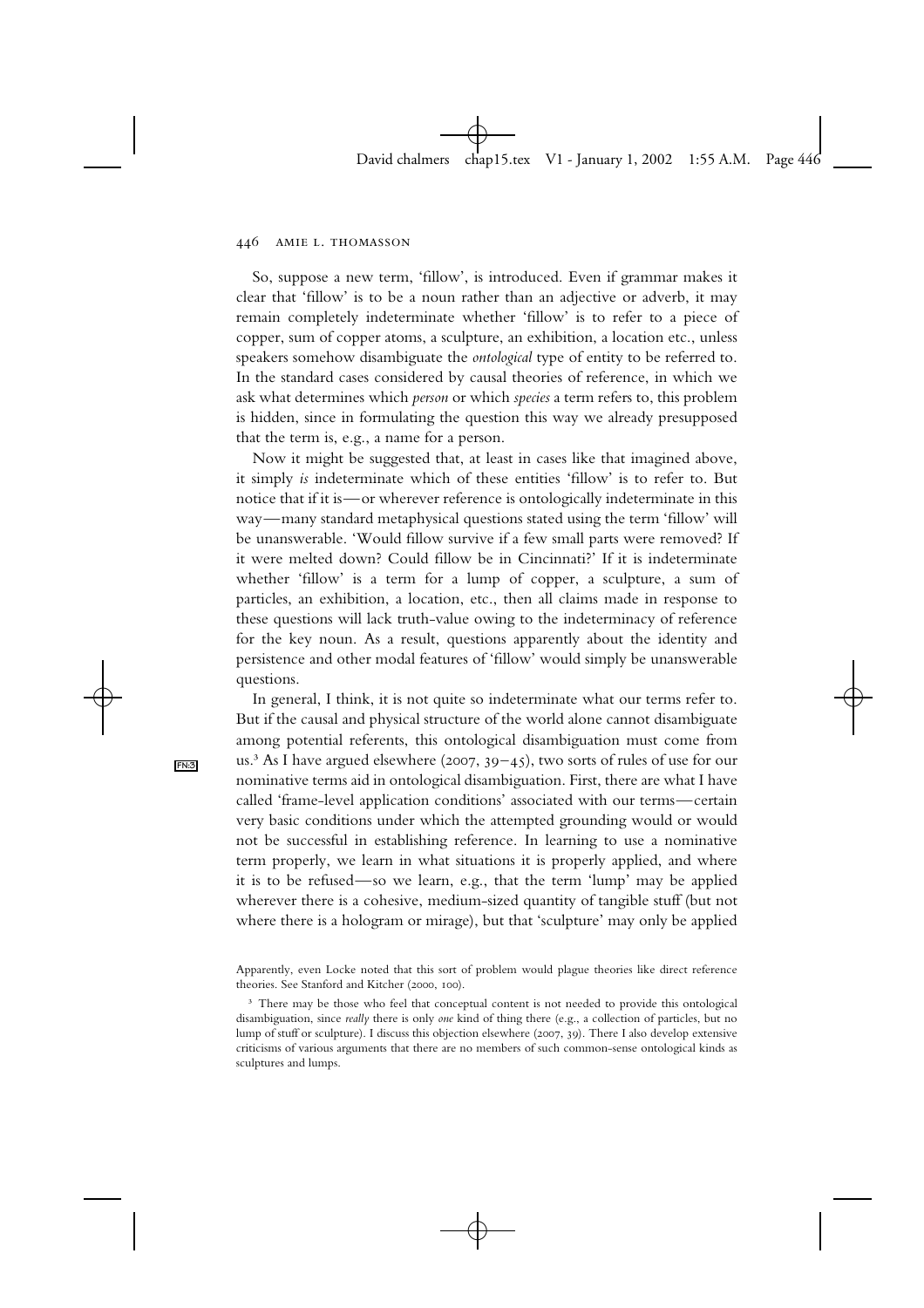$\oplus$ 

#### answerable and unanswerable questions 447

where the stuff was also intentionally arranged (or at least selected) by someone with artistic intentions. The application conditions in question are merely 'frame-level' conditions: they simply specify conditions that are *conceptually* relevant to whether or not reference is established, not all the conditions that may be *empirically* discovered as relevant. In fact, the frame-level application conditions may defer to further empirical conditions to be fleshed out, e.g. on some uses 'fillow' may only apply if there is a cohesive lump of stuff, but what physical conditions are necessary for stuff to cohere may only be discoverable empirically.

 $\bigoplus$ 

The second sort of rule of use that contributes to disambiguation involves what I have elsewhere (2007, 40–4) called 'coapplication conditions', rules for using nominative terms which establish under what conditions we may use the term to refer again to the same entity. If 'fillow' is a term for a sculpture, it may not be properly reapplied after a melting, but if it is a term for a quantity of copper, it may be. Again, the rules of use in question provide only 'frame-level' coapplication conditions—those that are conceptually relevant to whether the term may be successfully reapplied to one and the same thing, not all of those that may be empirically discoverable (e.g., we might discover that 'fillow' cannot reapply after certain increases in temperature that would cause a melting). The coapplication conditions must be distinguished from application conditions, since two terms may share a set of sufficient application conditions while diverging in coapplication conditions. Thus, for example, 'book' (used as a term for an individual copy) and 'book' (used as a term for a literary work) apply in the same circumstances, but the coapplication conditions vary, as the second, but not the first, may be successfully reapplied (to one and the same work) even where there is lack of spatio-temporal continuity (Dummett  $1973/1981, 74-5$ ).

 $\bigoplus$ 

The term 'sortal' is commonly reserved for general nouns that are associated with rules of these two types, so where a general noun is a genuine sortal term, it is guaranteed to come with both of the sorts of rules that aid in ontological disambiguation (though sortals may come with greatly varying degrees of specificity— see Thomasson 2007, 41–4). Names, too, may acquire the relevant disambiguation through association with a sortal term (e.g., assuming that 'Nixon' is a name for a person). So I will have occasion to speak of 'sortal' terms below, as shorthand for speaking of terms that come associated with both of these sorts of rules of use. But while it is sufficient for ontological disambiguation that a term is (or is associated with) a sortal, what is really doing the work of ontological disambiguation is at bottom the presence of these two basic types of rules of use—application conditions and coapplication conditions. For, as we will see shortly, it is these that help fix the ontological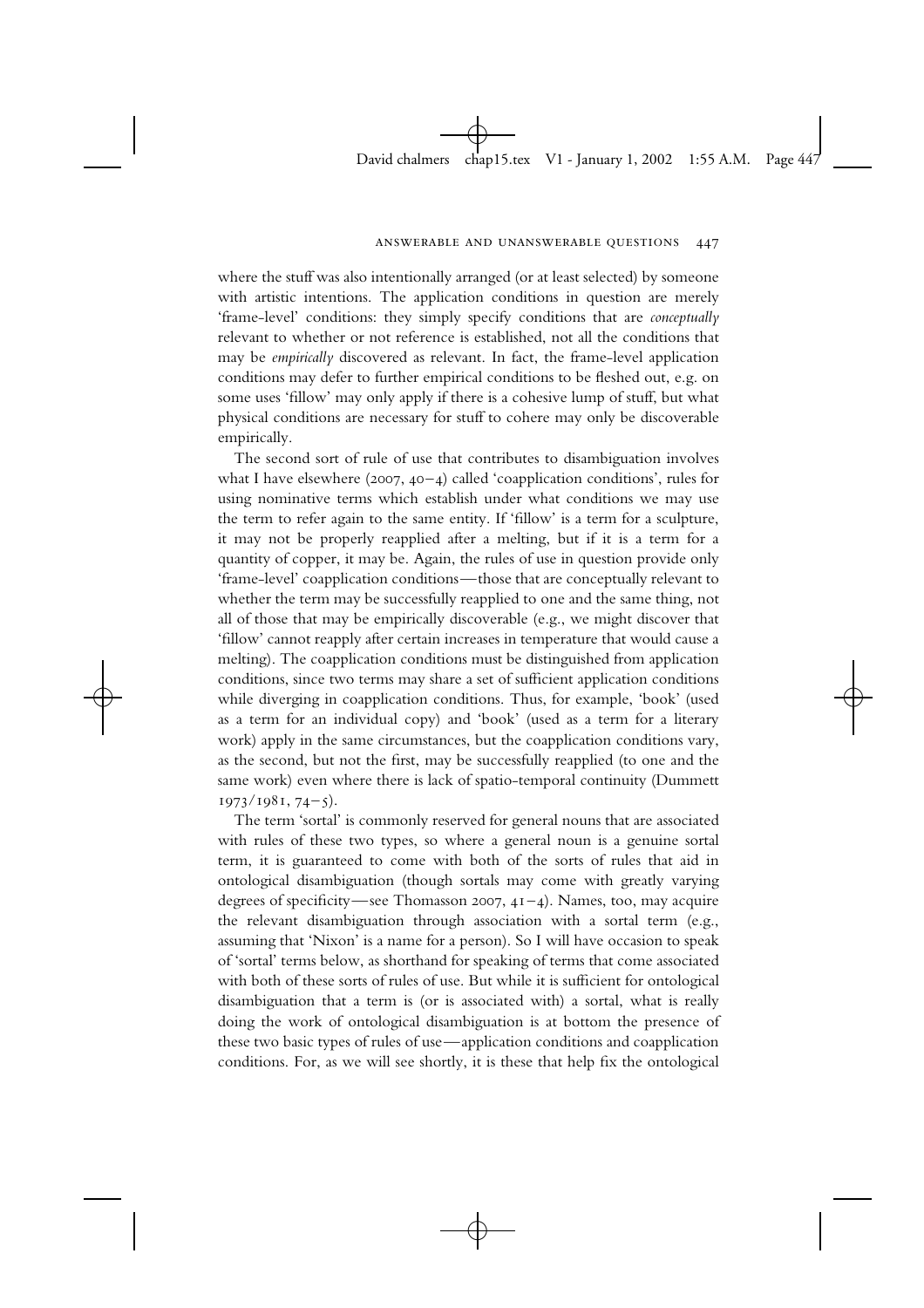$\oplus$ 

#### 448 amie l. thomasson

*category* of entity the term is to refer to (whether, e.g., it is to be a term for a person, a lump of stuff, or a sum of particles).

 $\bigoplus$ 

### 2 Questions about Identity and Persistence

This hybrid view of reference has important consequences for metaphysics. For on this view, the reference of our nominative terms is only ontologically determinate to the extent that these terms are associated with disambiguating application and coapplication conditions. And these in turn determine the most basic, frame-level, conditions of existence, identity and persistence—and therewith also the basic ontological category—of the object the term is to refer to, should the term succeed in referring.

Assuming that our language contains the general noun 'fillow' (and holding its meaning constant), 'fillow' applies just in case a fillow exists, and so the conditions under which 'fillow' applies are those conditions in which it is true to say 'a fillow exists'. Thus, the conditions of application for the term may be transformed into object-language expressions (using rather than mentioning the term) of conditions under which an object of the kind exists. On the same assumption, supposing the term 'fillow' to be successfully applied on two occasions, the conditions under which it is true that 'fillow' is applied (in both cases) to one and the same object fix the conditions under which the first is the same fillow as the second. Thus, the coapplication conditions for a sortal term may be transformed into object-language expressions (using rather than mentioning the term) of **FRI:4** identity conditions for objects (if any) of the kind referred to.<sup>4</sup> Moreover, since a member  $c_n$  of a category C persists from time  $t_1$  to time  $t_2$  only if a  $c_1$  exists at  $t_1$ , a  $c_2$  exists at  $t_2$ , and  $c_1$  is identical to  $c_2$ , persistence conditions for entities of a given category may be derived from their existence conditions and identity conditions, and thus are also ultimately fixed by the application and coapplication conditions associated with the relevant term. It is in this way that the rules of use for the terms of our language yield a 'categorial conception' determining what ontological category of object is to be referred to by the term. Categorial conceptions may be expressed in categorial terms (such as 'animal', 'artifact', etc.), which are just highly general sortal terms.

 $\bigoplus$ 

⁴ Saying that identity conditions for the things (if any) we refer to are fixed by the coapplication conditions associated with the term is not, however, to subscribe to Peter Geach's (1962/1980) view of relative identity. For discussion of the differences between these views, see my (2007, 210–11n3).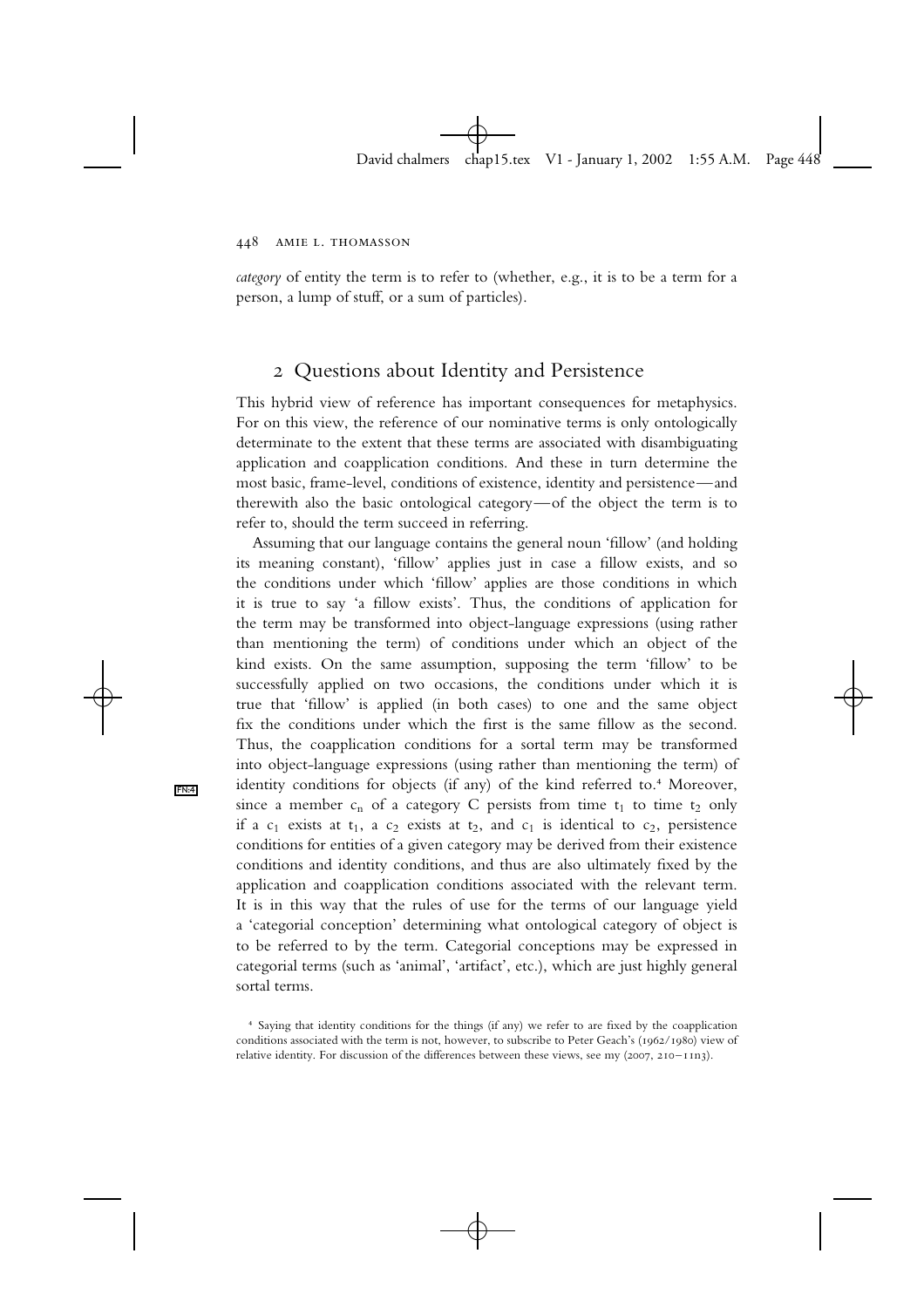#### answerable and unanswerable questions 449

The resulting view of reference is a hybrid view that takes reference to be *ontologically* disambiguated only to the extent that those who attempt to ground (and reground) the reference of their terms associate these terms with frame-level conditions of application and coapplication. But it should not be mistaken for a purely descriptive theory of reference; *which* person, lump, or sum of particles we refer to remains determined by the chain of reference that reaches back to a causal relation to an entity baptized, and even if it is fixed by the rules of use that 'Gödel', say, is a person-name, speakers may still be ignorant or in error about any of the referent's personal characteristics, **FN:5** achievements, history, etc.<sup>5</sup>

 $\bigoplus$ 

If we accept this sort of hybrid theory of reference, then where or to the extent that the rules of use for our terms do not yield such a categorial conception, the reference of the terms in question is indeterminate, and metaphysical questions stated using these terms are unanswerable. Moreover, where they are answerable at all, questions about the most basic (framelevel) identity and persistence conditions for entities of various kinds may be answered by a kind of conceptual analysis. The properly metaphysical side of answering questions about identity and persistence conditions simply involves uncovering frame-level identity and persistence conditions by way of analyzing the rules of use for the terms used in stating the question, and their application and coapplication conditions, and expressing these in the object language, using rather than mentioning the terms in question. While there may be other factors entering into the full, detailed, empirical identity and persistence conditions, these are questions for the natural sciences, not metaphysical questions proper.

Questions about what ontological category a certain sort of thing (person, work of music, law of state ...) belongs to, or about whether things of one kind may be reduced to things of another (bodies, sound structures, propositions) also centrally involve the question of whether the identity and persistence conditions for things of the former sort are the same as those of the latter sort. For if they aren't then, say, a body might survive while a person does not, preventing the two from being identical. Thus, these metaphysical questions, too, must be approached by beginning from a conceptual analysis of the rules for coapplication of the terms in question and drawing out the consequences for the metaphysical status of the object (if any) referred to.

Some may fear that this places implausible demands on speakers, objecting that we can't expect competent speakers to know enough metaphysics to

 $\bigoplus$ 

<sup>&</sup>lt;sup>5</sup> Those who think that this still allows too little room for ignorance and error are referred to the discussion in my (2007, 48–53).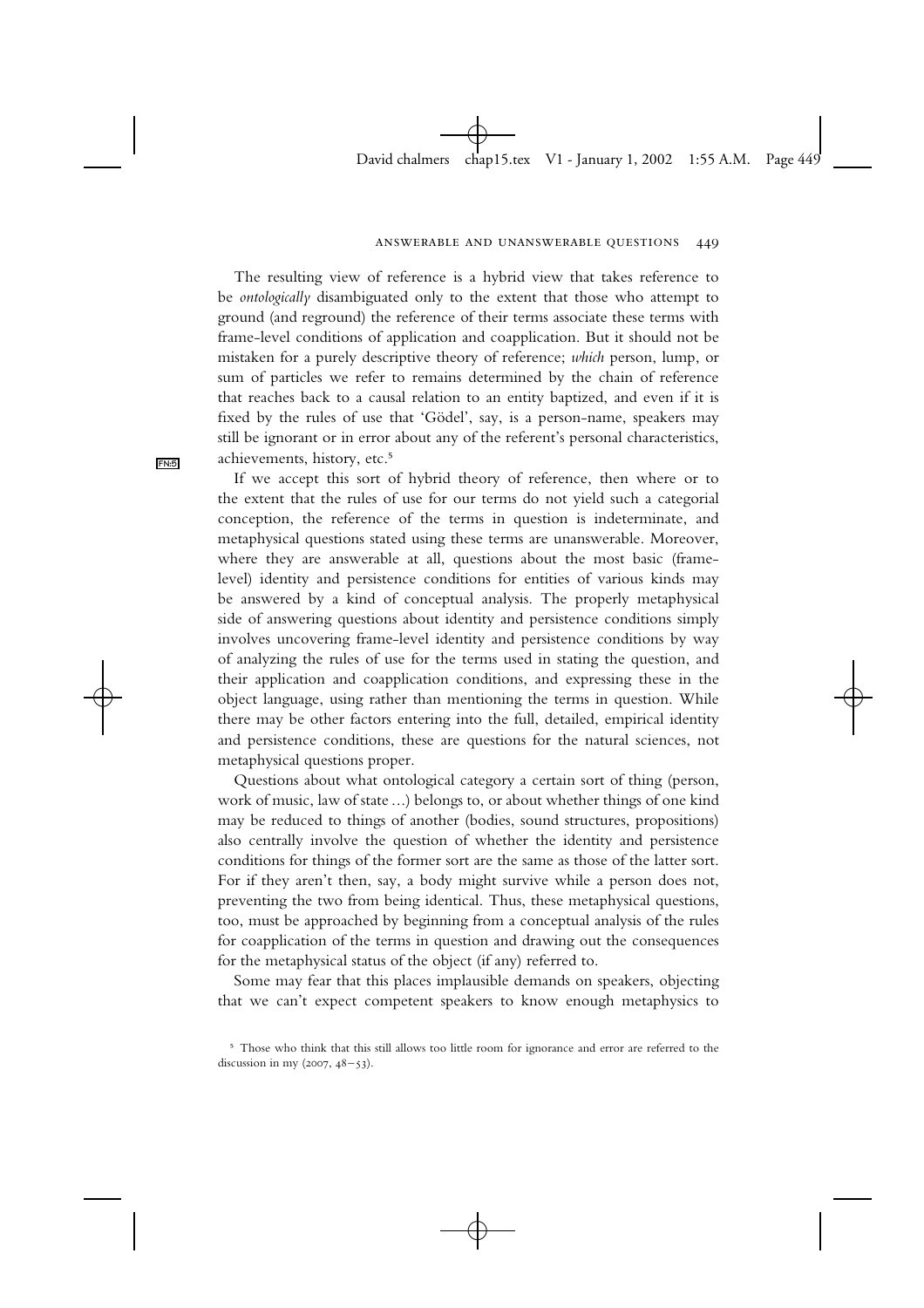#### 450 amie l. thomasson

 $\bigoplus$ 

ontologically disambiguate what sort of object their terms are to refer to. But this is a misunderstanding. The relevant conditions of existence, identity and persistence for the objects to be referred to are determined by the application and coapplication conditions for the terms speakers use—all that is required of speakers is competence with these rules of use for their terms, not knowledge of the metaphysical conditions that may be read off of them.

 $\bigoplus$ 

Yet, the objector might continue, the same problem arises here, for we cannot suppose speakers to have in mind these application and coapplication conditions for their terms, since 'normal' speakers can't recite any such conditions. This, too, is a misunderstanding: competent speakers must only be able to *follow* those rules and enforce the following of them by others—through training children by encouraging them to use the terms in some circumstances but not in others, correcting or expressing puzzlement to those who misuse the terms, etc.—they need not be able to *state* these rules. And they are capable of following these rules as long as they are capable of determining, in various actual and possible situations, whether or not the term would apply (or apply again to the same thing) (cf. Chalmers and Jackson 2001). Just as competent speakers must be able to *follow and enforce* rules of grammar, but are seldom able to explicitly *state* those rules (that work being left to linguists); so must competent speakers be able to follow and enforce the rules for when nominative terms may be applied and reapplied, but they need not be able to explicitly *state* these rules. Indeed, there may *be* such rules even if they are not *stateable* (except disquotationally) at all. The work of making explicit what these rules are, and (more importantly) making explicit what the correlative existence, identity, and persistence conditions of the objects (if any) referred to are, is left to metaphysicians. And even where the relevant rules cannot be fully stated in other linguistic terms, metaphysicians often can offer insight into at least some of the relevant conditions, so that elucidation and application to novel cases is often possible even where reductive analyses are not. In any case, the view on offer is not the implausible view that we cannot speak until we do metaphysics; on the contrary, it is to suggest that the truths properly uncovered by metaphysics are just ways of making explicit the ontological implications of the rules we master in learning to use expressions.

 $\oplus$ 

While this view does hold that certain rules of use for our terms are established by the normative practices of speakers, it does not entail that these rules of use for our expressions are entirely arbitrary or merely conventional. It may be that members of our species naturally begin from certain 'default' categories, intending their original or basic terms to refer, e.g., to organisms or artifacts—and perhaps interpreting the terms of others as terms for entities of these sorts, unless there are clues suggesting otherwise. It may also be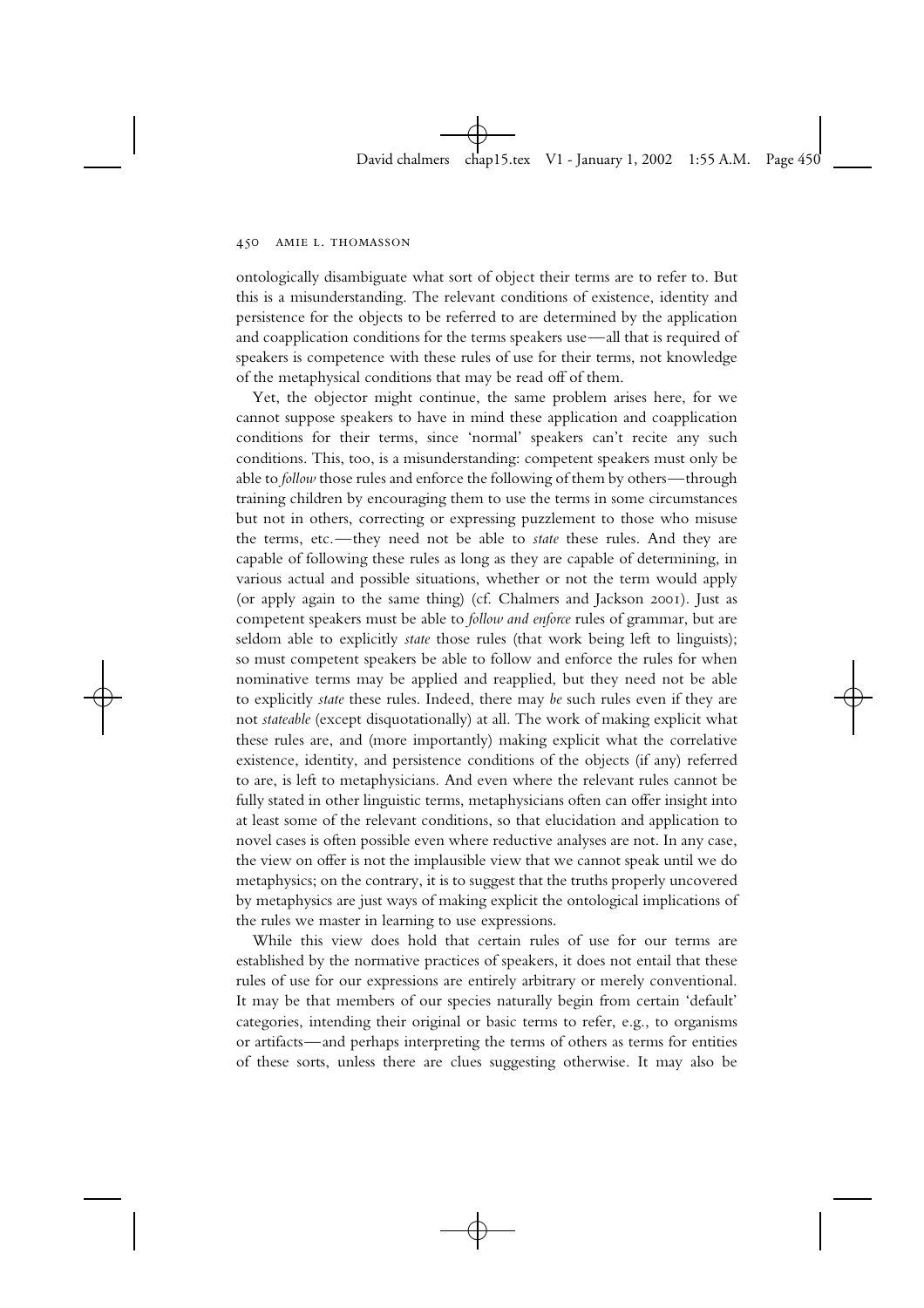$\oplus$ 

#### answerable and unanswerable questions 451

that the conditions of application and/or coapplication for some terms are built upon others (as, e.g., the conditions for application and coapplication of nation terms may be built upon those for person-terms, land-mass terms, etc.), making some more basic than others. But even if some categorial conceptions may be 'default', more 'natural', or more 'basic', that does not undermine the point that reference is only determinate to the extent that a term is associated with a categorial conception (whether the default one or some other) determined by the application and coapplication conditions associated with our terms—even if that association comes quite automatically for creatures like us.

But if the application and coapplication conditions for our terms are just those embedded in the rules of use mastered by competent speakers, others may object that this simply is not enough to generate answers to all of our metaphysical questions. This, I think, is true: the conditions for application and coapplication—at least for most of our ordinary or common-sense terms—are typically vague, and often highly incomplete. Even supposing 'fillow' to be a term for a sculpture (not, say, for a lump of stuff or collection of particles), it may be indeterminate whether 'fillow' could be reapplied after a loss of 10,000 particles or 100,000. So to say that these conditions do some work in disambiguating is not to say that they *fully* or *uniquely* disambiguate among all of the possible referents of the term—only that they narrow things down somewhat from where we would be without any such categorial conception, and make at least some metaphysical questions answerable.

 $\bigoplus$ 

What, then, about the more detailed metaphysical questions about identity and persistence conditions that cannot be answered by this kind of conceptual analysis? Can't we allow that metaphysics may make genuine discoveries there? I think not. For if it is indeterminate which of various possible referents (with various possible identity and persistence conditions) our term 'fillow' refers to, then there will be no determinate answer to questions about which of the precise conditions of identity and persistence the term's referent has: those will simply be unanswerable questions.

We can, of course, offer various proposals about how the term might be precisified in ways that would make these questions answerable, and those proposals might have various virtues in terms of clarity, consistency with other practices, etc. There is room for genuine debate about what the best way might be of precisifying the application or coapplication conditions for our terms in order to serve various possible purposes, though these debates are generally the province of lawyers, judges, and legislators (who might, e.g., seek to precisify a term like 'child' by specifying that it ceases to apply after the eighteenth birthday). Nonetheless, there is no reason philosophers cannot weigh in and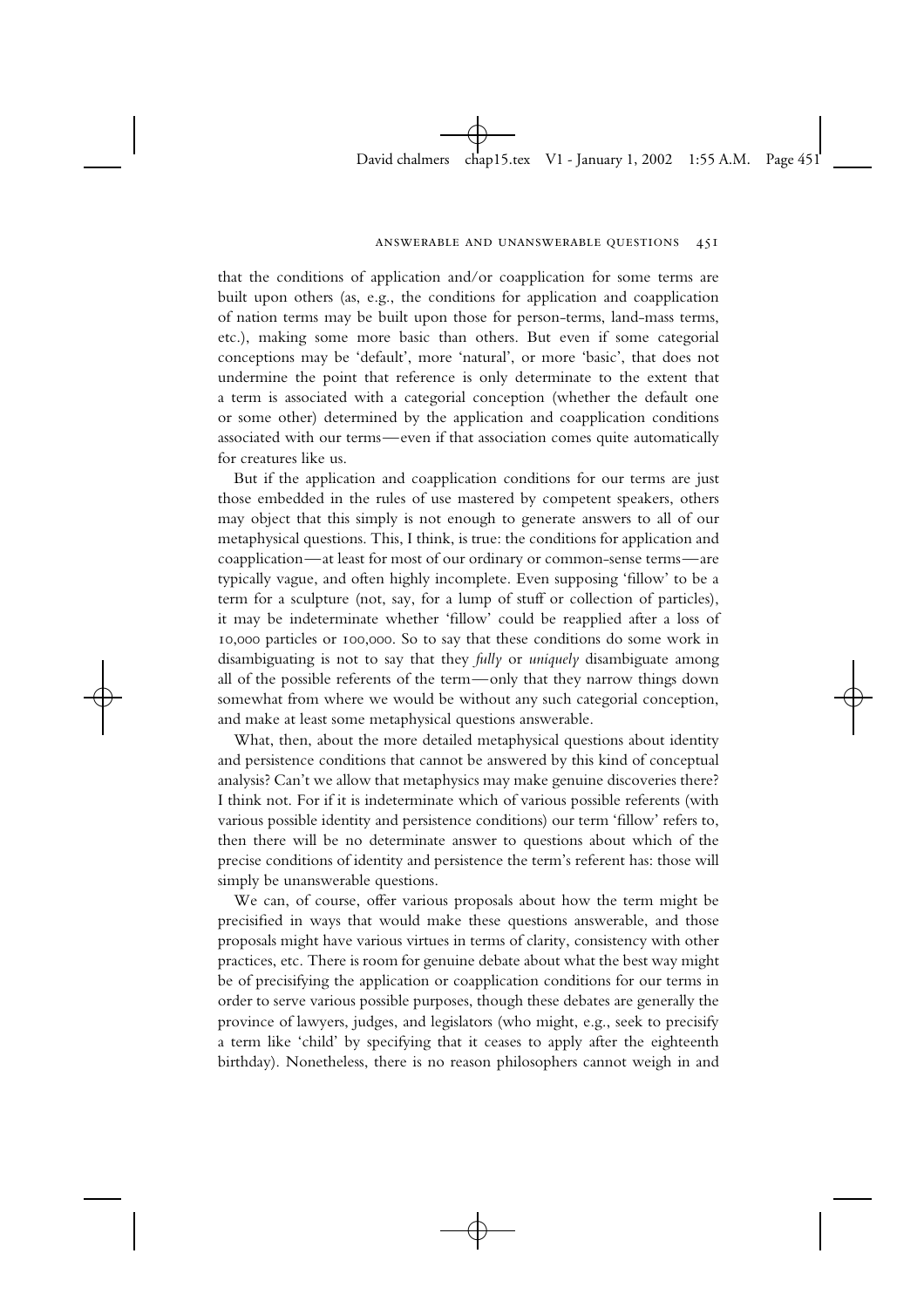$\oplus$ 

#### 452 amie l. thomasson

 $\bigoplus$ 

make recommendations that may or may not be adopted. In any case, such debates are clearly *pragmatic* debates about how we ought to revise the rules of use for our terms, not factual debates that can legitimately purport to yield discoveries about what the relevant detailed conditions *really are*.

 $\bigoplus$ 

In general, on this view many questions about the frame-level identity conditions, persistence conditions, and ontological category of entities of various kinds are answerable, but not by looking deep into the world, but rather by way of conceptual analysis—where this is understood as a matter of making explicit the rules of application and coapplication for our terms, and transforming these into object-language statements of the existence, identity, and persistence conditions for the things referred to by our terms, if our terms refer at all. Where questions about identity and persistence conditions are so fine-grained that analysis of our ordinary conceptions can provide no answer, they are simply unanswerable questions, and claims made in answer to them are indeterminate in truth-value—a point that can explain why attempts to state detailed identity conditions for persons or persistence conditions for works of art yield such radically different responses, and seem to promise so little hope of resolution (cf. my 2005). Or rather, these detailed metaphysical questions are not answerable in the sense that some fact of the matter may be discovered and stated—though they may be 'answerable' in the sense that various *proposals* may be offered about how we could precisify our terms in ways that would provide (useful, detailed, consistent ...) answers to these questions.

In short, then, disputes about the frame-level identity or persistence conditions of things of various sorts must be understood either as shallow verbal disputes arising from disagreements about what conditions are associated with the relevant term, as pseudo-disputes based in attempts to answer unanswerable questions, or as practical (not factual) disputes about what (perhaps more precise) conditions *should be* associated with it. Questions about the derivative, empirical persistence conditions (etc.) of different sorts of things may be answerable, but these are to be answered by combining the conceptual analysis that gives us the only possible insight into frame-level conditions with empirical investigations into non-modal facts—investigations that are the task of science, not metaphysics.

## 3 Questions about Existence

Of course not all metaphysical questions revolve around issues of identity, persistence, and ontological kind. Perhaps the most central metaphysical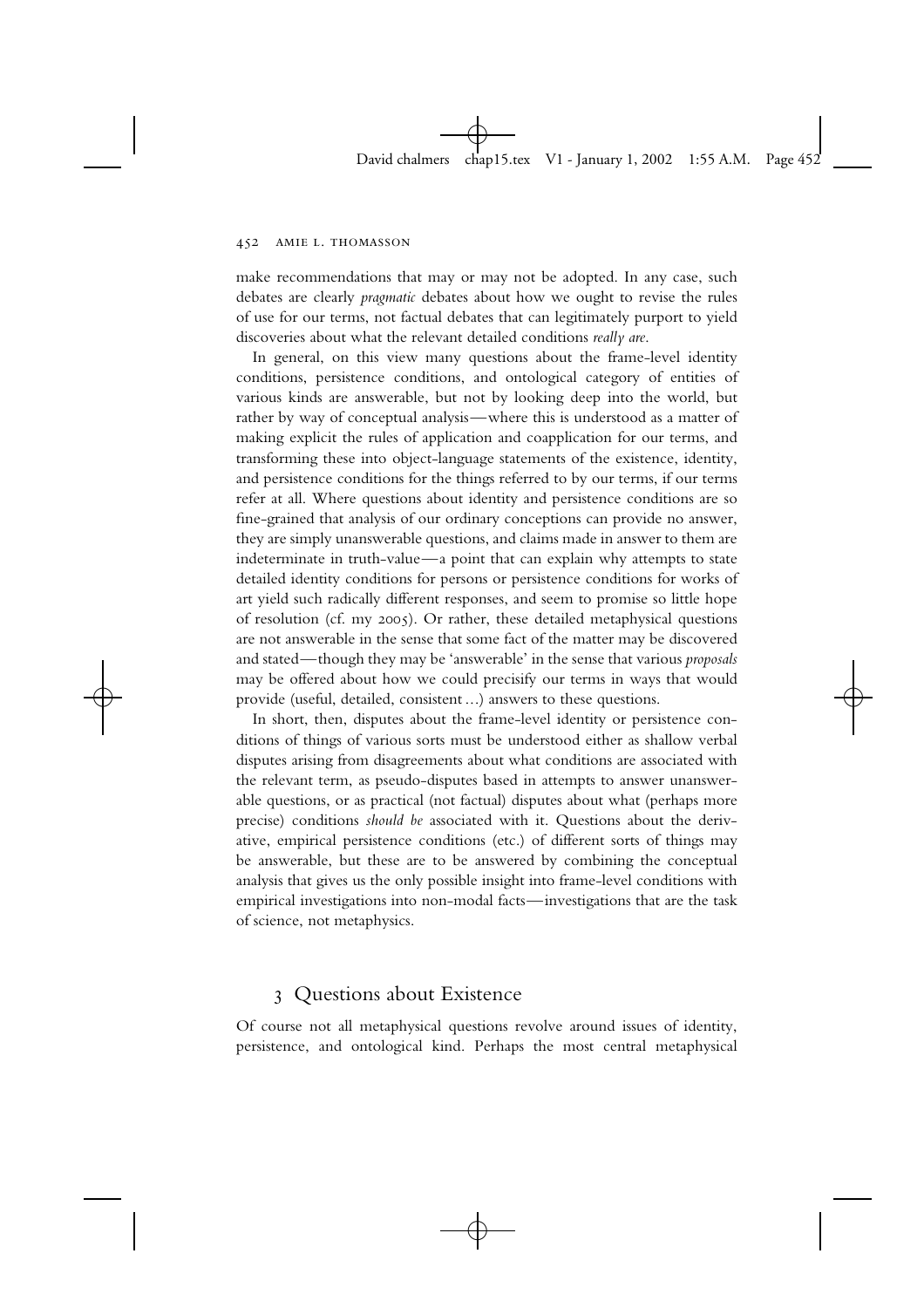$\oplus$ 

#### answerable and unanswerable questions 453

questions are questions simply about what exists. I will divide these into two sorts: Specific existence questions concern whether entities of a given sort— say, tables and chairs, sticks and stones, animals and persons, exist. These of course have been the subject of substantial controversies in recent years. Beyond these are what I will call 'generic' existence questions: questions about what 'things/objects/items/individuals' exist (in general or in a particular situation), where the sort of thing at issue is left completely open (these thus include the classic completely generic metaphysical question: What exists?).

 $\bigoplus$ 

But claims about existence and—more particularly—nonexistence have long posed philosophical problems. Singular nonexistence claims such as 'Santa Claus doesn't exist' seem pre-theoretically to be meaningful and (at least as uttered in some contexts) true. But if we take them to be simple subjectpredicate sentences, it seems that direct reference theorists must hold that for them to be meaningful at all, the singular terms in question must refer to some entity. But then it seems all singular nonexistence statements must be false if they are meaningful, since we can't meaningfully deny the existence of an entity unless that entity exists so that we can refer to it. Similarly, it seems that a general term like 'goblin' would have to refer for a general nonexistence claim such as 'Goblins don't exist' to be meaningful—but then it, too, would be false.

The standard response to this problem for direct reference theorists has generally been to take a metalinguistic approach to nonexistence (and existence) statements, according to which (roughly—and assuming that the term 'N' exists and holding fast its meaning) 'N doesn't exist' is true just in case 'N' FN:6<sup>7</sup> doesn't refer.<sup>6</sup> On causal theories of reference, traditionally understood, a term fails to refer if the name-use chain leads back to a situation in which the attempted grounding failed—or, in Keith Donnellan's terms, the history of the uses ends in a 'block' (Donnellan 1974, 25). But this just raises another puzzle for pure causal theories of reference: there is always something with which a speaker is causally in contact (even if only the earth at her feet and the food in her stomach), so how can an attempted grounding fail, and a term fail to refer? Donnellan simply says that a referential chain ends in a block when it ends with the introduction of a name in a work of fiction, a mistake, an act of imagination, etc. But why should we not in those cases still allow that a term refers, and just insist that it refers to something

 $\bigoplus$ 

⁶ Another common approach is the 'gappy proposition' view developed, e.g., by Braun (1993), Reimer (2001), and Adams et al. (1997). I have argued elsewhere (2003) that metalinguistic approaches, suitably modified, are preferable to gappy proposition models.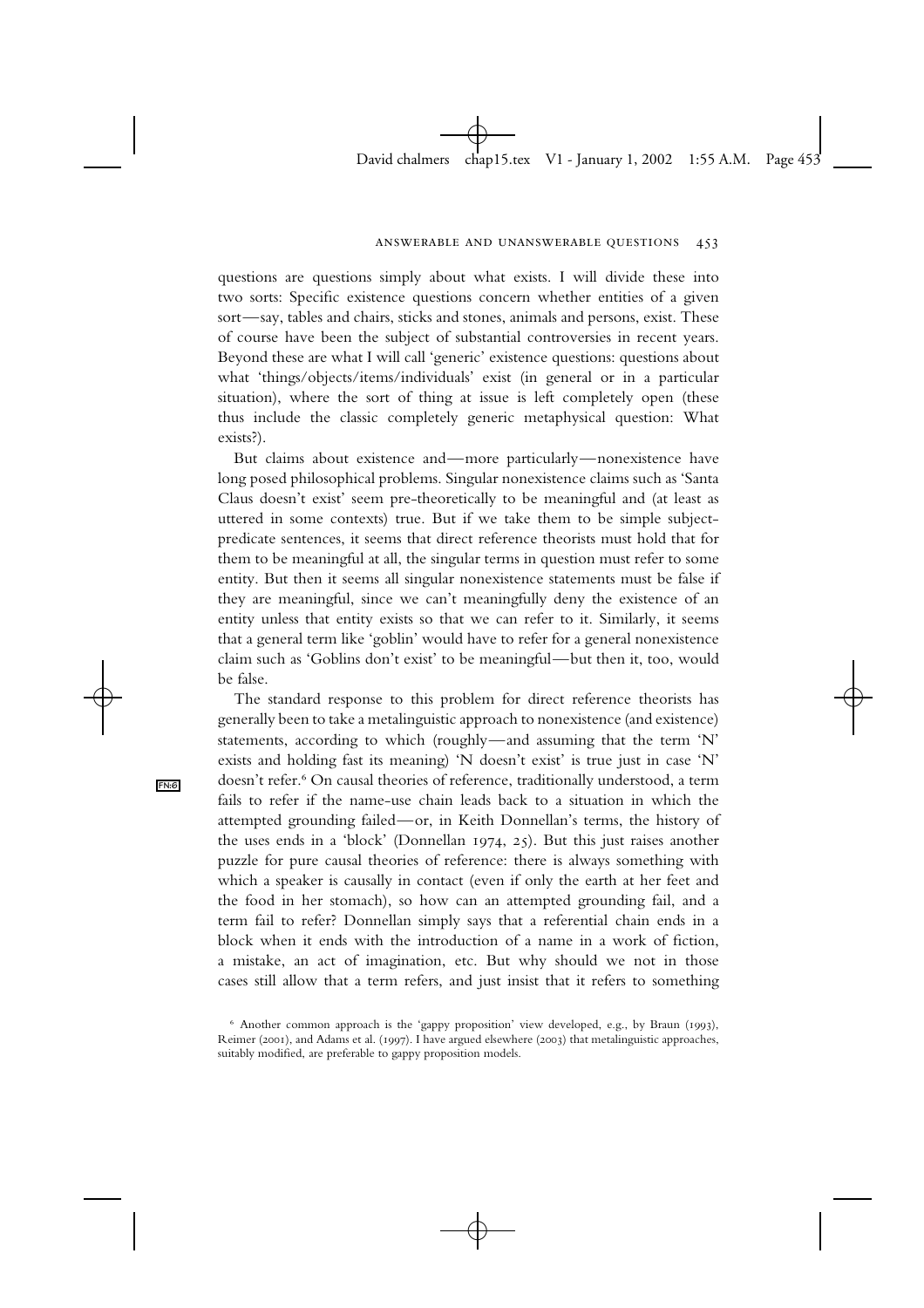#### 454 amie l. thomasson

else that is present at the grounding, e.g., to a story, a brain state, or the speaker's clothing?

 $\bigoplus$ 

The answer seems obvious, but its very obviousness again suggests the need for a hybrid, as opposed to purely causal, theory of reference. If I attempt to ground the name 'Harry' as a term for the bear outside my tent last night and there were only rustling leaves, then 'Harry' doesn't refer to the rustling leaves, my brain state, or my pajamas, even though each of those are present at the attempted grounding, since (put informally) those aren't the sort of thing I intended to infer to. Put more precisely, if we adopt a hybrid theory of reference according to which our nominative terms are associated with basic, conceptually relevant, application conditions, then, despite the fact that a speaker may be causally in contact with plenty of things, an attempt to ground the reference of a term may fail if the frame-level application conditions the speaker associates with the term are not met.

As mentioned above, the frame-level application conditions for a term 'N' yield frame-level existence conditions for N, since (provided we have the term 'N', as we evidently must to state existence claims using that term), 'N' refers just in case N exists. So the application conditions for a nominative term yield the truth-conditions for a simple nonexistence claim made using that term: simple nonexistence claims made using a term 'N' are true just in case the frame-level application conditions for 'N' are not met in the grounding **FN:7** situations.<sup>7</sup> On this model, then, we can determine the truth-value of claims of existence or non-existence using two steps: first, undertaking a conceptual analysis to determine what the associated frame-level application conditions for the term in question are; second, establishing whether or not they are fulfilled. If they are, the existence claim is true; if not, it is false.

 $\oplus$ 

Thus, if we accept a hybrid view of reference like that advocated above, it turns out that, whether the questions concern the identity and persistence conditions for entities of various sorts or the existence of entities of a given kind, conceptual analysis plays a key role in addressing metaphysical questions. This is of course not to say that conceptual analysis alone can give us answers to existence questions—for there is also the factual issue of whether or not the relevant application conditions are fulfilled. Nor does it alone yield answers to all possible questions about identity and persistence conditions— some

 $\bigoplus$ 

⁷ Of course, existence and nonexistence claims may also be made for stuff terms ('fairy dust doesn't exist'). While these terms are not associated with categories strictly speaking, since they don't come with identity conditions, they still (to avoid the qua problem) must come associated with application conditions, which must similarly be used in evaluating the truth of existence and nonexistence claims. I will leave such existence claims to one side here, to focus just on claims using thing terms rather than stuff terms.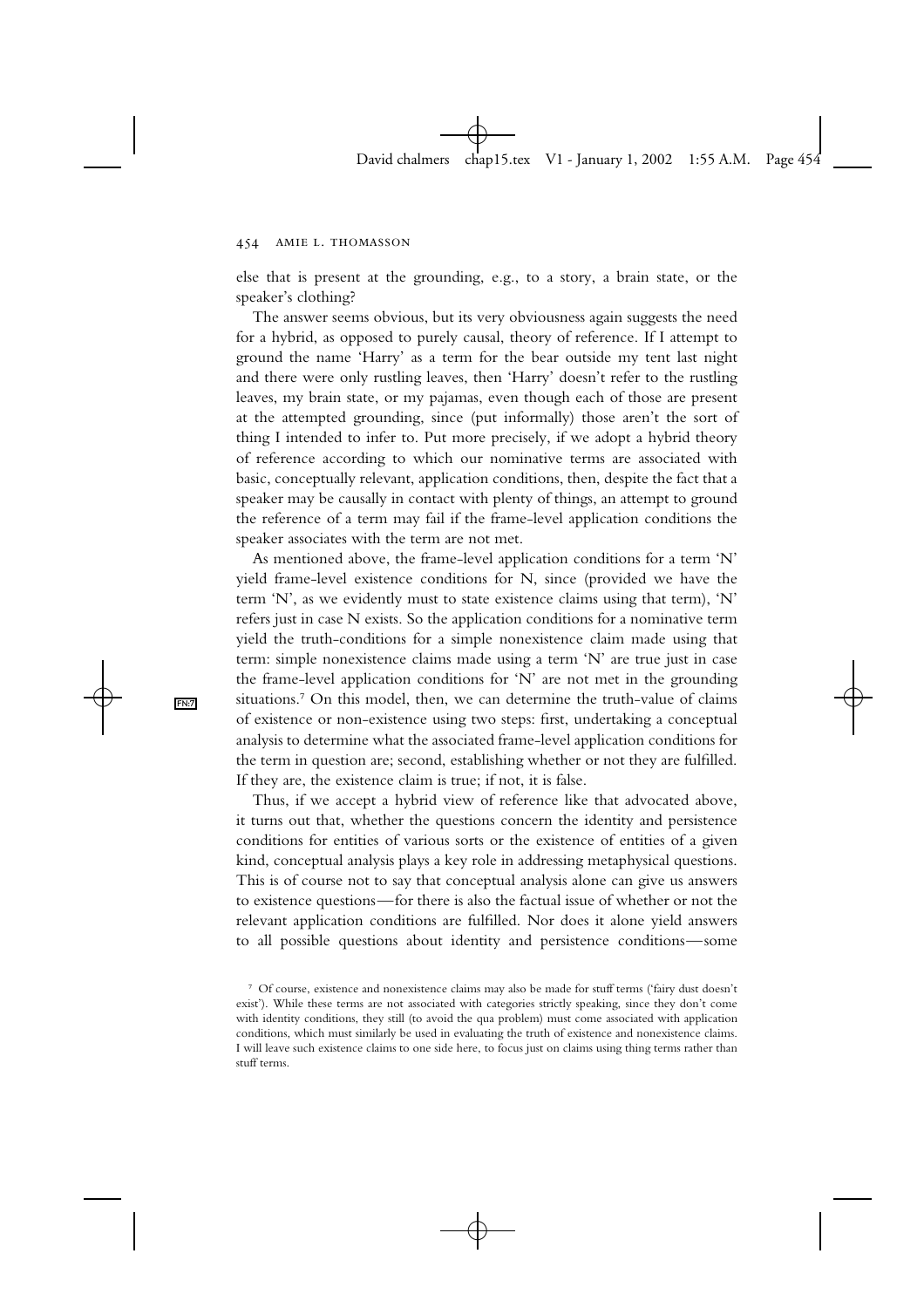$\oplus$ 

#### answerable and unanswerable questions 455

questions may require that we combine the frame-level conditions accessible through conceptual analysis with empirical enquiry, and others may simply be unanswerable. Nonetheless, the philosopher's share of work on each of these metaphysical topics is based on undertaking a form of conceptual analysis.

## 4 Specific Existence Questions

In section 3 I offered a view about what the truth-conditions are for existence claims, and for how their truth-value is to be established. I have tried to suggest (however briefly) that this is a view that is independently motivated by problems with reference, and have argued for this approach to existence claims more extensively and defended it against various objections elsewhere (2007). I will leave that further defense and explication to the side here, since here I wish to focus on the ability of this hypothesis about existence claims to show where many of the core ontological debates that occupy contemporary metaphysicians go wrong.

First, if we accept this general understanding of the truth-conditions of existence claims, we may be led to reevaluate apparent debates among metaphysicians about whether or not artifacts, organisms, mereological sums, and the like exist. For on this view, evaluating the truth of specific existence claims that use a nominative term involves determining whether the history of uses of that term leads back to a grounding situation in which the term's application conditions are fulfilled; if they are, then the existence claim is true.

So consider an apparent disagreement about a specific existence question, e.g. that between the common-sense ontologist and the eliminativist (organicist, nihilist, or what have you) about whether or not tables exist. This question must be answered by first determining what application conditions are associated **FN:8** with the sortal 'table', and then examining whether or not they are fulfilled;<sup>8</sup> if they are, then tables exist, since the frame-level application conditions for the term 'table' establish the existence conditions for tables. And if the dispute between the eliminativist and common sense ontologist is to be a substantive (rather than merely verbal) dispute they must both associate 'table' with the same application conditions, for otherwise they are not really disagreeing, but merely talking past each other, when the former denies and the latter affirms that there are tables.

 $\bigoplus$ 

⁸ General common-sense terms like 'table' (unlike proper names of historical figures) seem to be continually regrounded by speakers, so to avoid unnecessary complications I will drop reference to 'in a grounding situation' in the discussion below.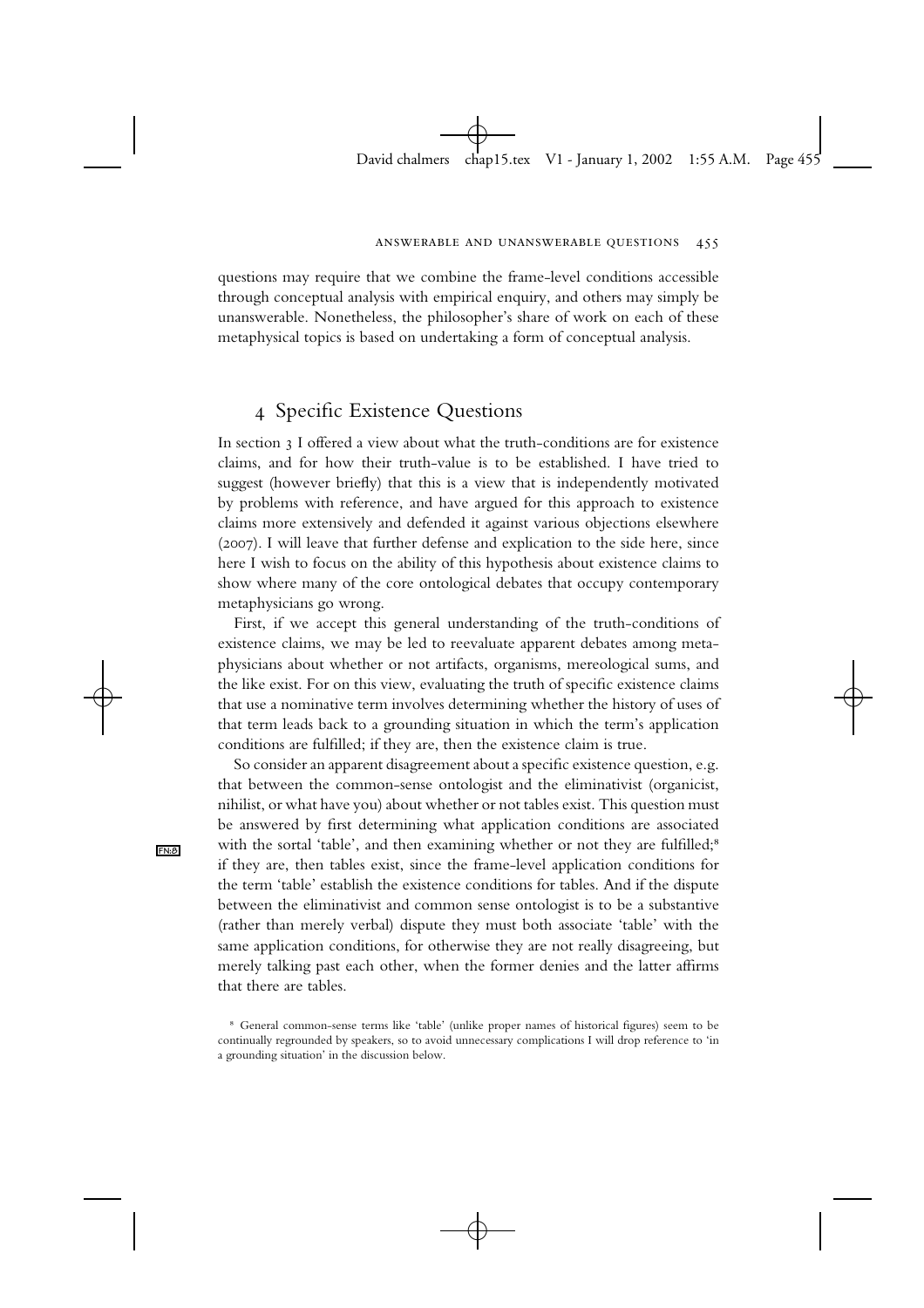#### 456 amie l. thomasson

Yet if the eliminativist and the realist use the same term 'table' and each associate it with the same application conditions (those that competent speakers associate with it), it becomes difficult to find a difference between their views. For the eliminativist accepts that there are situations in which well-bonded particles 'arranged woodwise' are then assembled by an artisan with the intention of creating a device to be used in dining, etc. The eliminativist also holds that these 'particles arranged tablewise' collectively fulfill those intended functions of tables. This enables the eliminativist to mimic what the realist wanted to say about tables by talking about particles arranged tablewise, distinguishing her view from the 'madman's' view that there are no tables, and enabling her to account for some sense in which common sense claims like 'there are two tables in the next room' are true (or, as Merricks (2001,  $171-85$ ) puts it, 'nearly as good as true').

 $\bigoplus$ 

But once the eliminativist allows all that, it is hard to see on what grounds she can deny that there *really* are tables. If we approach existence questions by asking whether or not the application conditions ordinarily associated with the term are fulfilled, it seems the eliminativist should allow that there *are* tables. For it seems that competent speakers would consider the term 'table' to be properly applied in any conditions under which the plural term 'particles FN:9] arranged tablewise' applies.<sup>9</sup> The eliminativist wants to say that she is merely using 'table' in its ordinary sense, and yet she denies that it applies when 'particles arranged tablewise' applies—and so, we might ask, supposing that there are particles arranged tablewise in a given situation, what more is it supposed to take for there to be a table?

 $\oplus$ 

The eliminativist actually has a standard response to this: the eliminativist may claim that (although ordinary folk have failed to notice this) there is a necessary condition for the application of the common-sense word 'table' that is not fulfilled in situations in which particles are 'arranged tablewise'—namely, that there be some (one) *thing/object/individual* composed by the particles. As van Inwagen puts it:

There are certain properties that a thing would have to have to be properly called a 'table' on anyone's understanding of the word, and nothing has all of these properties.

 $\bigoplus$ 

⁹ This is *not* to say that 'table' is *defined* as 'particles arranged tablewise'—a move Sider (this volume,) rejects as ungrammatical and making 'no sense'. Instead, it is to say that (simple and complex) terms have application conditions, and that there may be interrelations among the application conditions of our terms, so that one term may be guaranteed to apply in any situation in which the other does. According to the ordinary rules of application for the term, it seems that 'table' would apply in any circumstances in which the eliminativist's plural term 'particles arranged tablewise' would, but this is not to say that 'table' means the same as 'particles arranged tablewise' nor that the terms apply to one and the same 'thing' (since the latter is a plural term).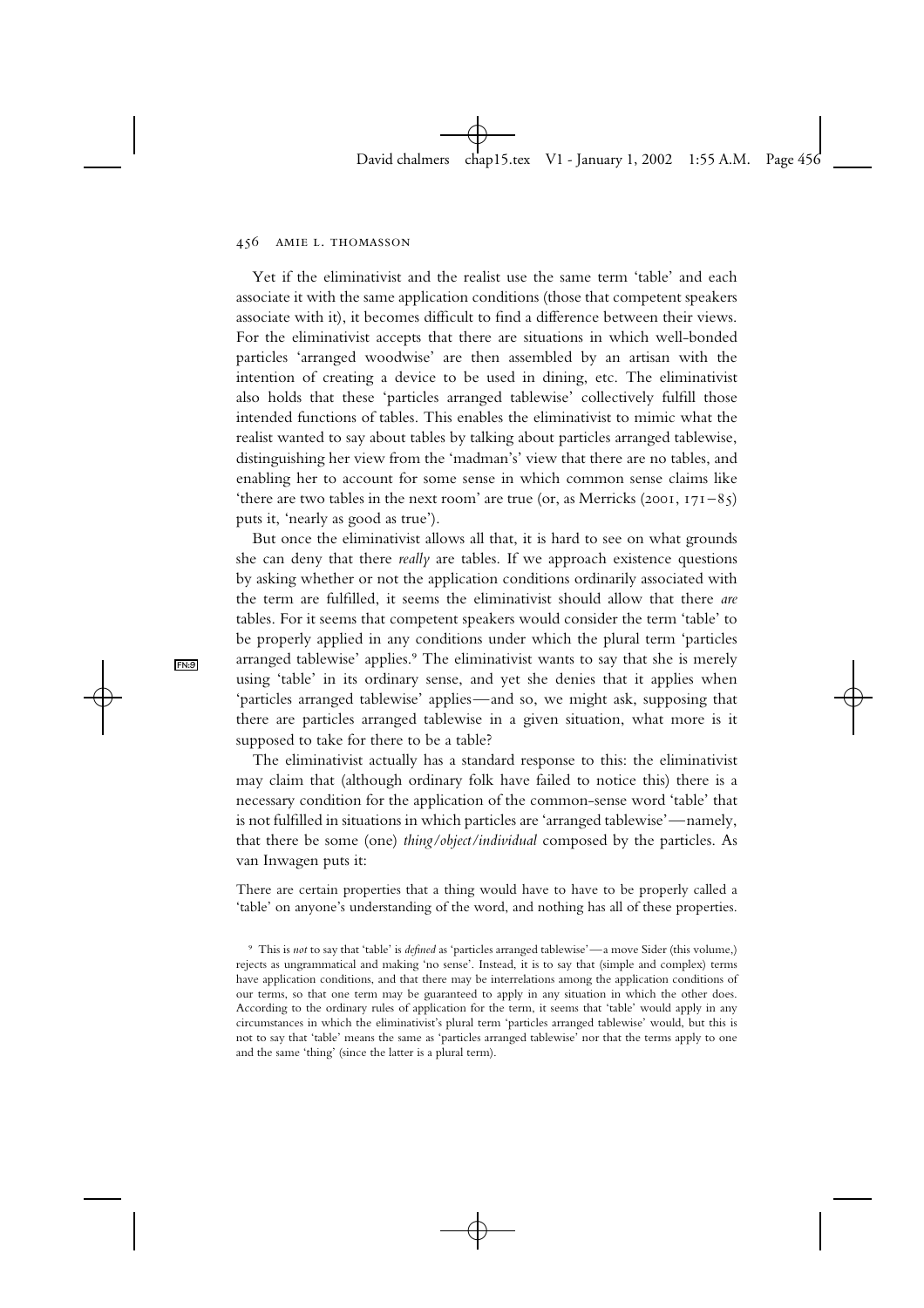$\oplus$ 

#### answerable and unanswerable questions 457

If anything did have them, it would be real, a true object, actually a *thing*, a substance, a unified whole, and something more than a collection of particles. But there are no tables. (1990, 100)

 $\bigoplus$ 

In short, since there is no *thing* composed by the relevant particles, no single object in that space (but only a collection of particles), there is no table.

That line of response would make the truth-conditions for specific existence questions depend on those for generic existence questions. As a result, if we accept the proposed understanding of existence questions, then it seems that there can be genuine debates about specific existence questions only if there are genuine debates about generic existence questions. For as we have seen, if disputants differ in the application conditions they associate with the term used in a specific existence question, their dispute is merely verbal. If the application conditions associated are the same, it is hard to see how the eliminativist and realist arrive at different answers to the specific existence question *unless* they differ about whether or not there is any (one) 'thing' there at all—i.e., unless they genuinely disagree about the answer to a generic existence question. So the time has come to examine generic existence questions and investigate the prospects for finding genuine metaphysical debates there.

## 5 Generic Existence Questions: Three Ways of Looking at Things

 $\bigoplus$ 

Generic existence claims and questions like 'Is there some object composed by these particles?' play a central role in a wide variety of metaphysical debates. For example, the special composition question requires us to say, of various situations (e.g., when atoms are arranged baseballwise), whether or not there is some (one) thing composed of various simpler things. Similarly, debates among universalists and nihilists are often cast as debates about how many things are in a certain situation, while debates between friends and foes of constitution are often put as debates about whether the many things (particles) in a certain place constitute some other thing (a cloud). Moreover, as we have seen, even debates about specific existence questions at bottom rely on the idea that there are genuine debates about generic existence questions. In fact, it would be no exaggeration to say that the majority of debates in contemporary ontology rely on debates about generic existence questions about whether there is some 'thing' in a certain situation or how many 'things' there are—and it is interesting in itself to see this common presupposition of these apparently diverse metaphysical disputes.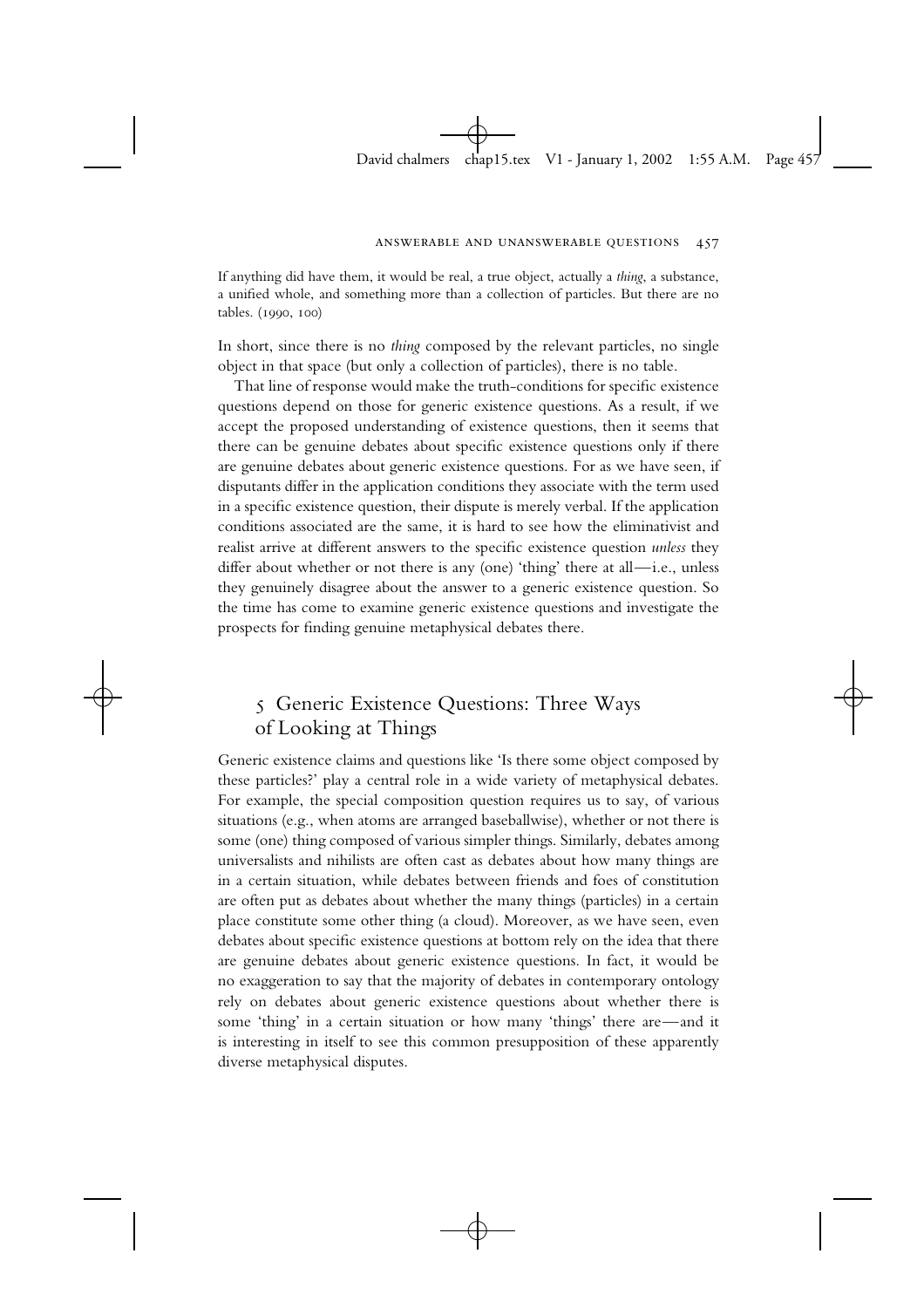$\oplus$ 

#### 458 amie l. thomasson

In consequence, a great deal relies on the idea that generic existence questions are answerable questions. Interpreting generic existence claims and questions is a tricky matter. For (as I have argued elsewhere (2007)), terms like 'thing' and 'object' have a variety of uses, divisible into at least three groups: (1) sortal uses, (2) covering uses, and (3) the (alleged) neutral use. I will discuss each of these uses in turn, in an attempt to evaluate whether any of them can enable us to understand disputes about generic existence questions as genuine disputes that can ground other disagreements in metaphysics.

 $\bigoplus$ 

#### *5.1 Sortal Uses*

It has often been said that 'object', 'thing', and the like are not sortal **EN:10** terms<sup>10</sup>—and I think, as commonly used in philosophy, that is true (non-sortal uses include the latter two uses—the 'covering' and 'neutral' uses I will discuss below). Nonetheless, 'object', 'thing', and the like clearly may be used as sortals if the speaker associates them with at least high-level application and coapplication conditions outlining what it would take for there to be an *object* or *thing* in a given situation, and under what conditions we could refer to the same object or thing again. It is the presence of application conditions that enables us to answer existence questions like 'is there any thing there?', while the presence of coapplication conditions enables us to derive the identity conditions needed to count 'things' and answer questions such as 'how many **FN:11** things are there?'<sup>11</sup>

> There do seem to be some widely accepted conditions of application and coapplication often associated with these terms in standard English—perhaps including medium-sized lumps of stuff well bonded together but independently mobile from surrounding stuff ... It is conditions like these that enable us to agree about when there is (and isn't) something in the fridge, and to count 'things' and have a pretty good idea what we should expect to pay when we bring our purchases to the counter at *Everything's a Dollar*.

> Nonetheless, insofar as normal English speakers do associate these highly general terms with application and coapplication conditions, there seems to be a great deal of variation in assumptions about what the associated conditions are. So, for example, I might claim that there's something in my eye, and be vindicated when I remove an eyelash (suggesting that the application conditions presupposed for 'thing' in that context were fulfilled). But if I claim that there's something in the fridge, and all that there is is an eyelash or

 $\bigoplus$ 

<sup>&</sup>lt;sup>10</sup> Hirsch 1982, 38; Lowe 1989, 11-12, 24-25.

<sup>&</sup>lt;sup>11</sup> I will leave to one side here the problems with counting 'things' in order to focus on the problems with existence questions. I discuss counting problems elsewhere (2007, 114-15 and 154-5).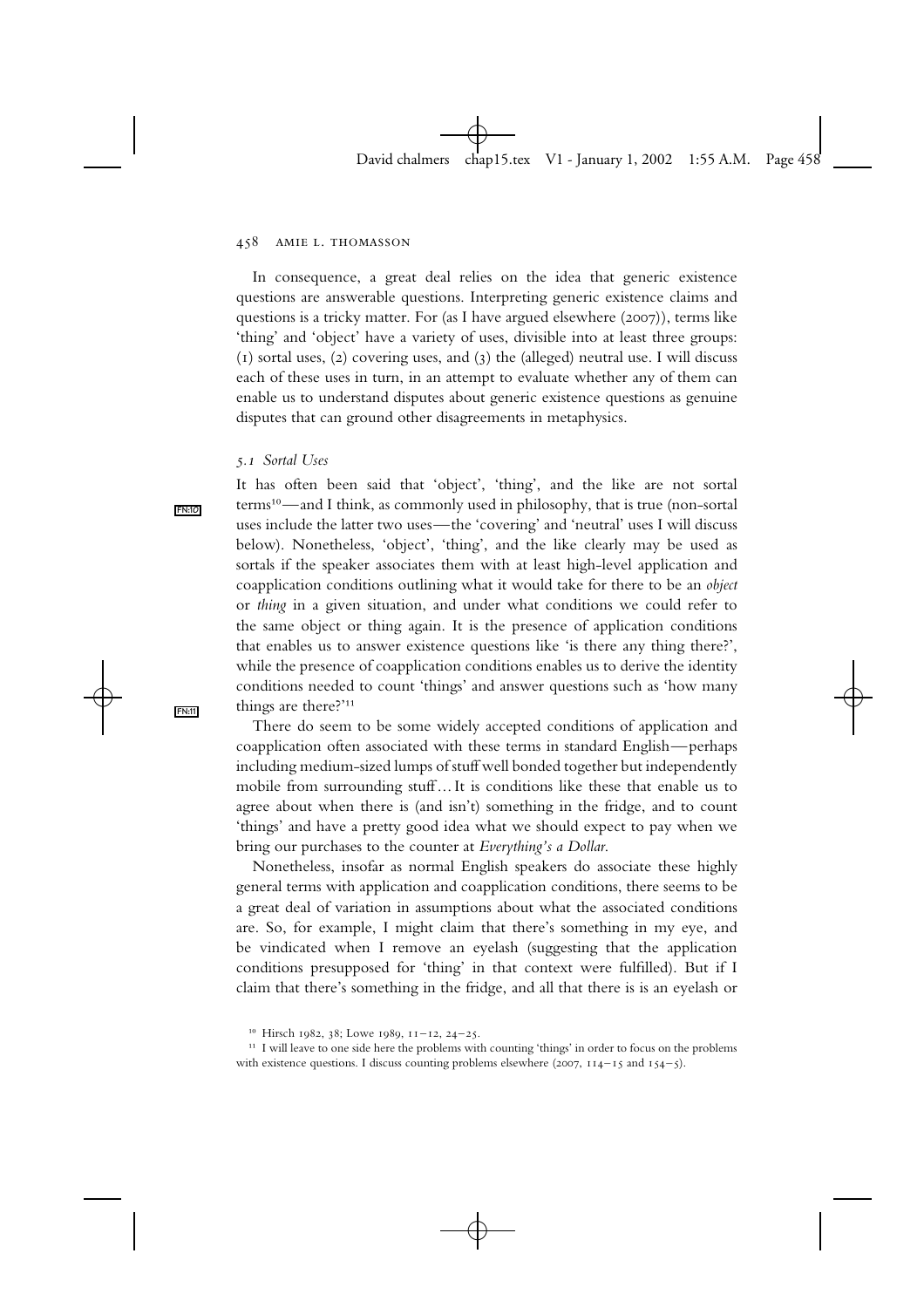$\oplus$ 

#### answerable and unanswerable questions 459

other specks of dust, I am proven wrong (and if I insist on the point, I will be answered with the groan that accompanies bad jokes). Similar variations seem to arise for coapplication conditions, leading to differences in how we count 'things': while a child's dinnerware set might count as a single 'thing' in *Everything's a Dollar*, it might well count as several once it's home and being washed by the child (who must wash five things before she can go play).

 $\bigoplus$ 

If serious ontologists do (whether tacitly or explicitly) associate 'object' FN:121 or 'thing' with application conditions,<sup>12</sup> then their existence claims may be straightforwardly truth-evaluable, and the corresponding existence questions answerable. But while generic existence questions, so understood, may be answerable, they can't provide the basis for genuine metaphysical debates. If both disputants *were* associating 'object' with the same application conditions, then any remaining disagreements about whether or not there is an object in a certain situation would have to be based on at least one of the disputants being mistaken about whether or not the agreed upon conditions were satisfied. But that would make their dispute a resolvable matter for investigative journalists or scientists—not a matter to be resolved by philosophical argumentation, and so it wouldn't be a disagreement of the right character to preserve 'serious ontological' debates. On the other hand, if they were associating 'object' or 'thing' with different application conditions, then differences of opinion about whether or not there is any *thing* composed in a situation (e.g., of particles arranged tablewise) would be merely verbal disputes; they would not be deep disputes about what there is (cf. Sidelle 2002, 141–2; cf. Hirsch 2002b, 106).

> Since it so obviously cannot be used to ground metaphysical debates, a sortal use is clearly *not* the use of 'thing' and 'object' the serious ontologist intends to employ when she denies that there is, e.g., any thing composed by the particles arranged tablewise. If we are looking for a way to make sense of metaphysical debates about generic existence questions, we must look elsewhere.

#### *5.2 The Covering Use*

'Object' and 'thing' may also be used in other ways than as sortal terms. One such standard use is the 'covering' use, where 'object' or 'thing' is used as a place-holder for any genuine sortal term, and is guaranteed to apply given

 $\bigoplus$ 

 $12$  Leaving aside the issue of whether or not they associate them with coapplication conditions as well. While these are relevant to the issue of whether or not counting questions are answerable, it is the application conditions that are relevant for whether or not existence questions are answerable.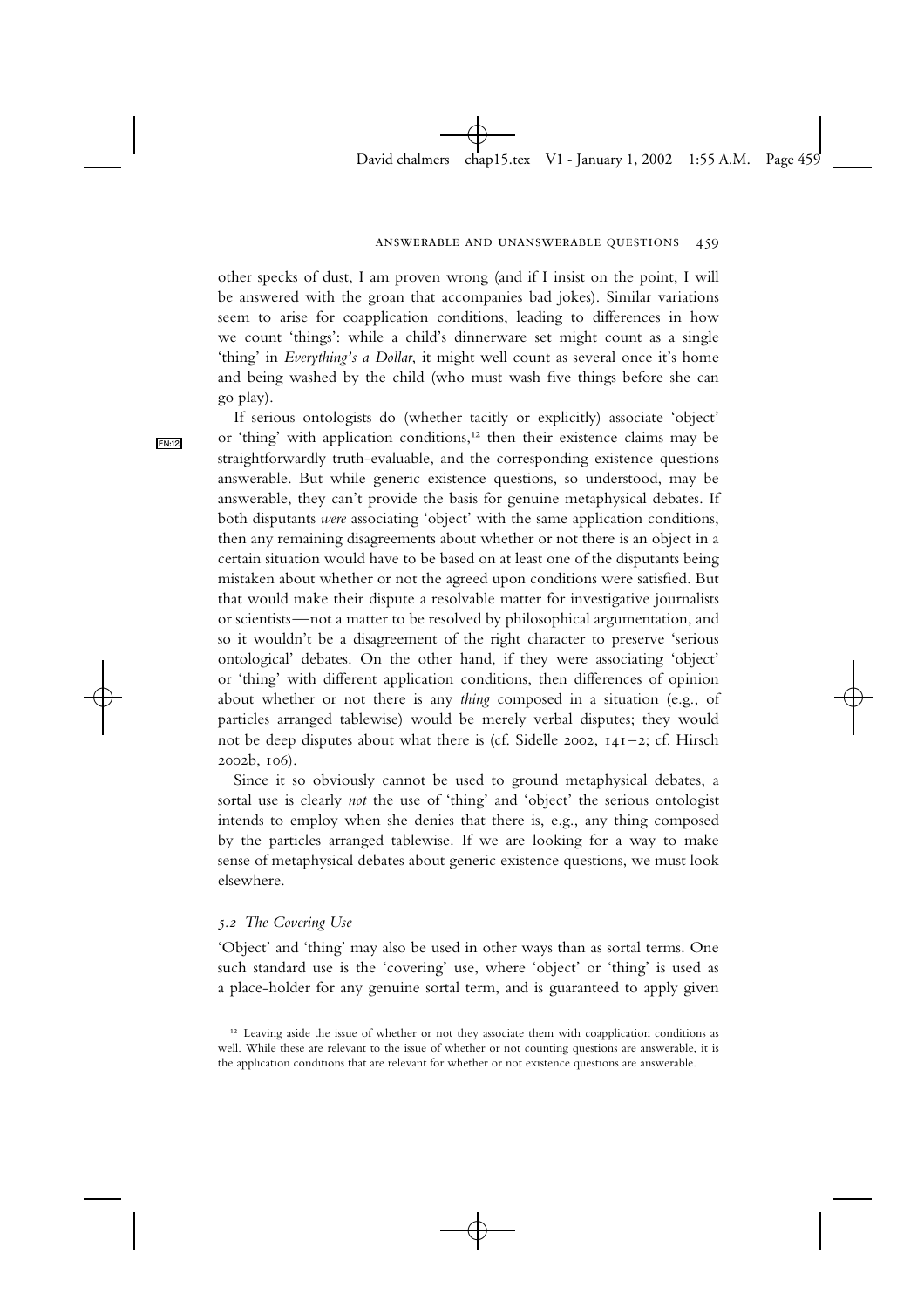$\oplus$ 

#### 460 amie l. thomasson

the application of any genuine (first-order) sortal term (or at least most such  $FF<sub>N:13</sub>$ </del> terms).<sup>13</sup> On this use, if there is an eyelash, a six-pack of beer, or a domestic dispute, we are licensed to infer that there is something in my eye, something in the fridge, or something going on at the Johnson residence. Restricted covering uses may also be employed, e.g., licensing the inference that 'there is some thing' only from the application of certain sortals— say those for substances rather than events or processes, or those for medium-sized edibles, etc., which is why I speak of covering 'uses' rather than simply of a (single) covering 'use'.

 $\bigoplus$ 

Whether or not 'thing' applies on a covering use must be determined by way of determining whether or not the sortal terms covered apply: if 'table' applies then 'thing' applies. As a result, specific sortals like 'table' must be supposed to have application conditions that don't themselves appeal to the existence of some *thing* in the relevant situation (cf. Thomasson 2007, 41). But then, on these rules of use for 'thing', the eliminativist can't deny that there is a table in a certain situation *on the grounds that* there is no *thing* there.

As a result, on covering uses of 'thing', generic disagreements about whether there is some 'thing' must be based on specific disagreements about whether or not there are things of a given sort or sorts (e.g., whether there are artifacts or organisms or ...). But, as I have argued above, substantive (as opposed to merely verbal) disagreements about specific existence questions (e.g., about whether there are artifacts, organisms, persons, etc.) can only arise if there are genuine and substantive disputes about generic existence questions, e.g. regarding whether or not there is some 'thing' here. So, in short, while there may be legitimate covering uses of terms like 'thing' or 'object', they cannot enable us to revive metaphysical debates about specific existence questions. Moreover, since (on the covering use) debates about generic existence questions must be based on disagreements about specific existence questions, if we can't revive disagreements about specific existence questions, we can't revive debates about generic existence questions either.

#### *5.3 The Alleged Neutral Use*

 $\bigoplus$ 

All hopes for reviving metaphysical debates about existence questions thus hinge on the idea that there is some other, purely neutral use of 'thing' or 'object' in questions about whether some 'thing' exists in various circumstances. Whatever this use is, it must not involve treating 'thing' as a covering term,

<sup>&</sup>lt;sup>13</sup> Some restrictions may in any case be required to avoid paradox. See my (2007,  $121 - 5$ ).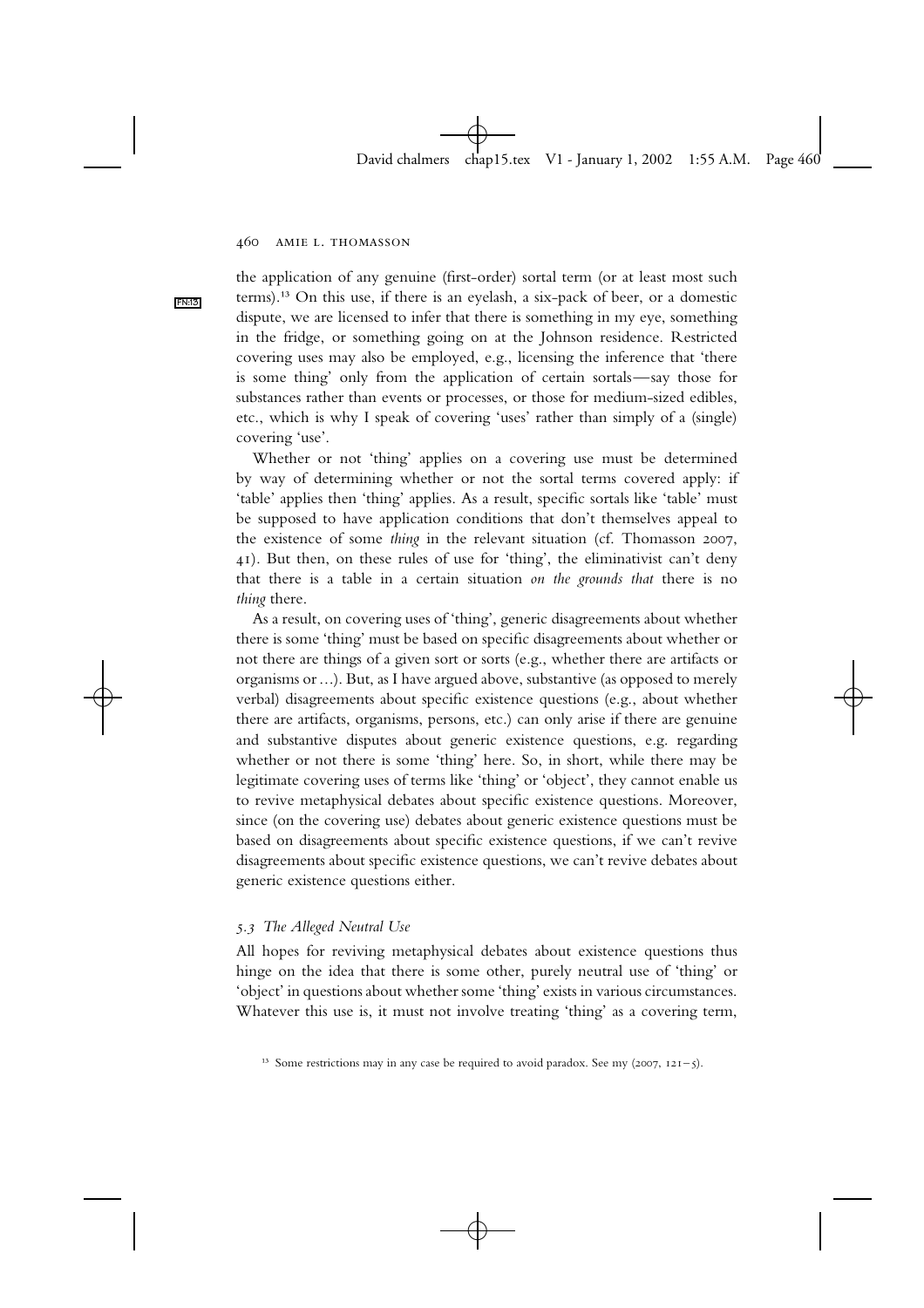#### answerable and unanswerable questions 461

the application conditions for which depend on those for first-order sortals (since, as we have seen, that cannot help us revive debates about existence). It also must not involve turning the term into a sortal of its own, or even associating it with frame-level application conditions (since, as we have seen above, that would threaten to make the debates shallow). Call this the (alleged) 'neutral' use of 'thing', 'object', and the like, since it is supposed to be sortally-neutral.

 $\bigoplus$ 

This alleged neutral use of 'thing', 'object', and the like is essential to making sense of debates about specific existence questions, of debates directly about generic existence questions about what 'things' or 'objects' exist in a certain situation, and of all of the other metaphysical debates that are apparently built around different answers to these questions— so much is at stake for the serious ontologist in making sense of this neutral use.

But the method proposed above for understanding the truth-conditions for existence claims gives us reason to think that existence questions stated using such a 'neutral' use of 'thing' or 'object' are defective and unanswerable questions. For on that view, existence claims of the form 'there is a P' or 'P(s) exist' are true just in case the frame-level application conditions for the term 'P' are fulfilled in the grounding situation(s). But 'thing' and 'object' on the neutral use are not supposed to have application conditions. For, as we have seen, if they did, that would threaten to turn the debates about whether or not there is some 'thing' into mere verbal disputes based on differences in what application conditions each disputant associates with the term, or simple factual debates about whether or not the associated conditions are fulfilled. But if 'thing' and 'object' do not have application conditions, we cannot evaluate the truth of simple existence claims stated using these terms (such as 'there is an object' or 'some thing exists') by considering whether or not these application conditions are fulfilled.

 $\bigoplus$ 

It is easy to underestimate the importance of this point, replying that of course one should never have thought that application conditions for such basic metaphysical terms as 'thing' and 'object' could be stated in other terms—these, if anything, are basic. But the requirement that the noun terms in existence questions come associated with application conditions is *not* a requirement that application conditions for these terms be (reductively) *stateable* in other terms—indeed, we should not presume that that's possible for very many English terms at all. As discussed above, for a term to have application conditions is for competent speakers to be able to evaluate various actual and hypothetical situations as ones in which the term should be applied or refused—it is *not* for anyone to be able to *state* the application conditions for one term by using other terms.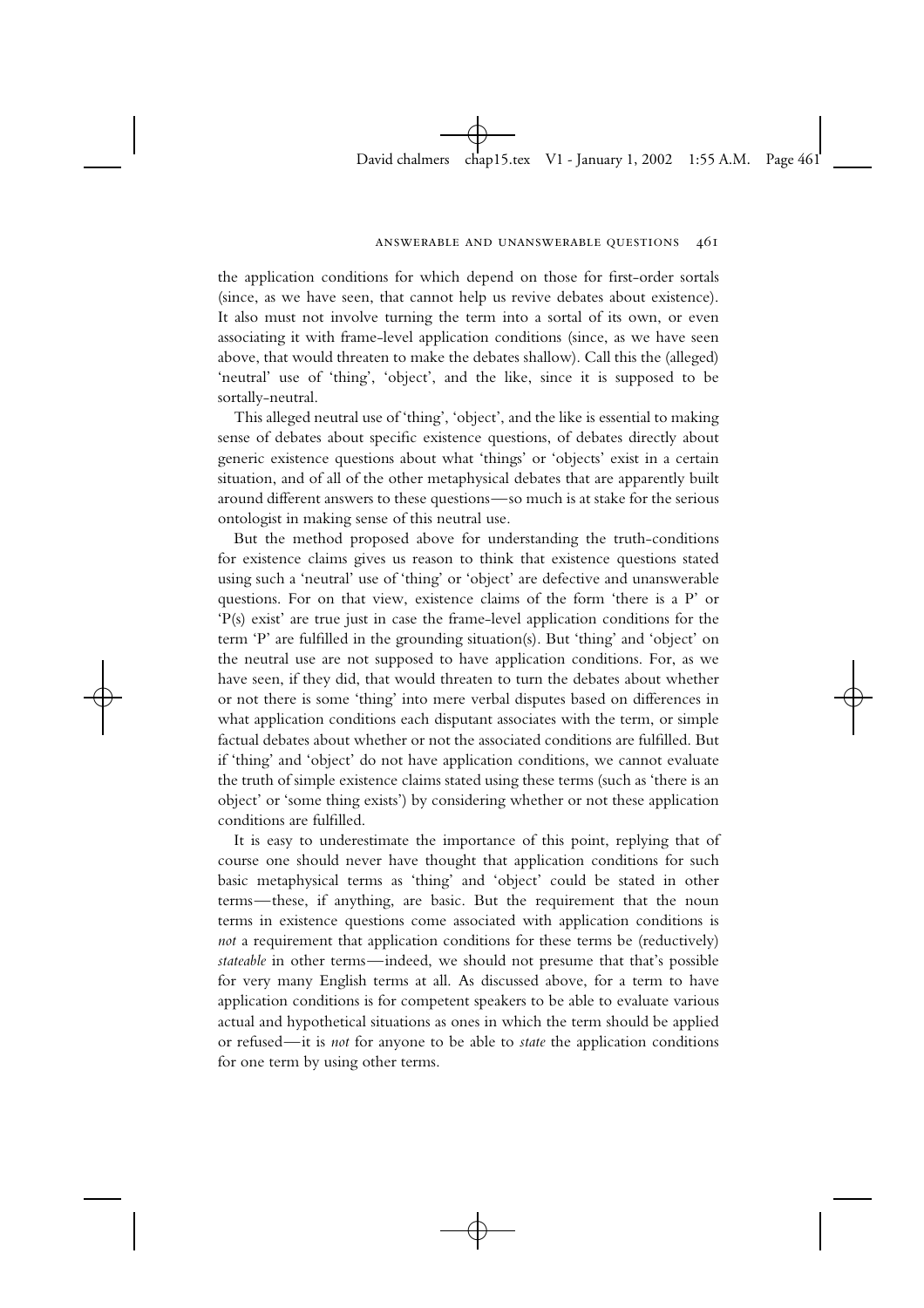#### 462 amie l. thomasson

Once we can see that that is all that is required for terms to have application conditions, we can also see just how radical it is to deny that 'thing' and 'object', in their properly *ontological* uses, have application conditions at all. We can also more readily see why, if these terms don't have application conditions, simple existential claims made using these terms might not be truth-evaluable. For if 'thing' and 'object' are being used in ways that entirely lack application conditions of their own, and are not guaranteed to apply given the application of some genuine sortal term(s) (which do have application conditions), then it seems competent speakers would have no idea of under what sorts of conditions these terms should be applied and when they should be refused. Indeed, there seems nothing to determine whether or not these terms refer, and no way to evaluate the truth-values of existence claims that use these terms. And if simple existence claims made using these terms are not truth-evaluable, then the very generic existence questions on which so much of ontology is based turn out to be unanswerable questions.

 $\bigoplus$ 

These questions are unanswerable not in the sense that (whether in practice FN:14 or in principle) we can't find out the answer,<sup>14</sup> but rather, because—although they have the superficial form of proper questions—on closer examination they are incomplete pseudo-questions. Some pseudo-questions are familiar as bad jokes, e.g. 'How long is a piece of string?' or (after reading an advertising flier) 'Do Dell computers *really* help you get more out of now?' In these cases, it is clear that we should respond to unanswerable questions by asking for a more specific or better-stated question—not by providing an answer put in the same terms as the question ('six inches'—'no, twelve feet!'). Apparently differing answers to questions like 'is there some thing here' should not be taken as expressing genuine conflicts any more than we would take differing responses to 'how long is a piece of string' to express genuine conflicts.

 $\oplus$ 

### 6. Quantification and Existence Questions

A natural reply may come to mind here: the above troubles with generic existence claims arise from difficulties with the natural language terms 'thing', 'object', and the like. But the generic existential claims ontological debates are made of need not be expressed in natural language at all. The natural language claim 'There is some thing,' for example, may be rephrased just using the

<sup>14</sup> This would be something like Karen Bennett's (this volume) epistemicist approach to metaphysical debates

 $\bigoplus$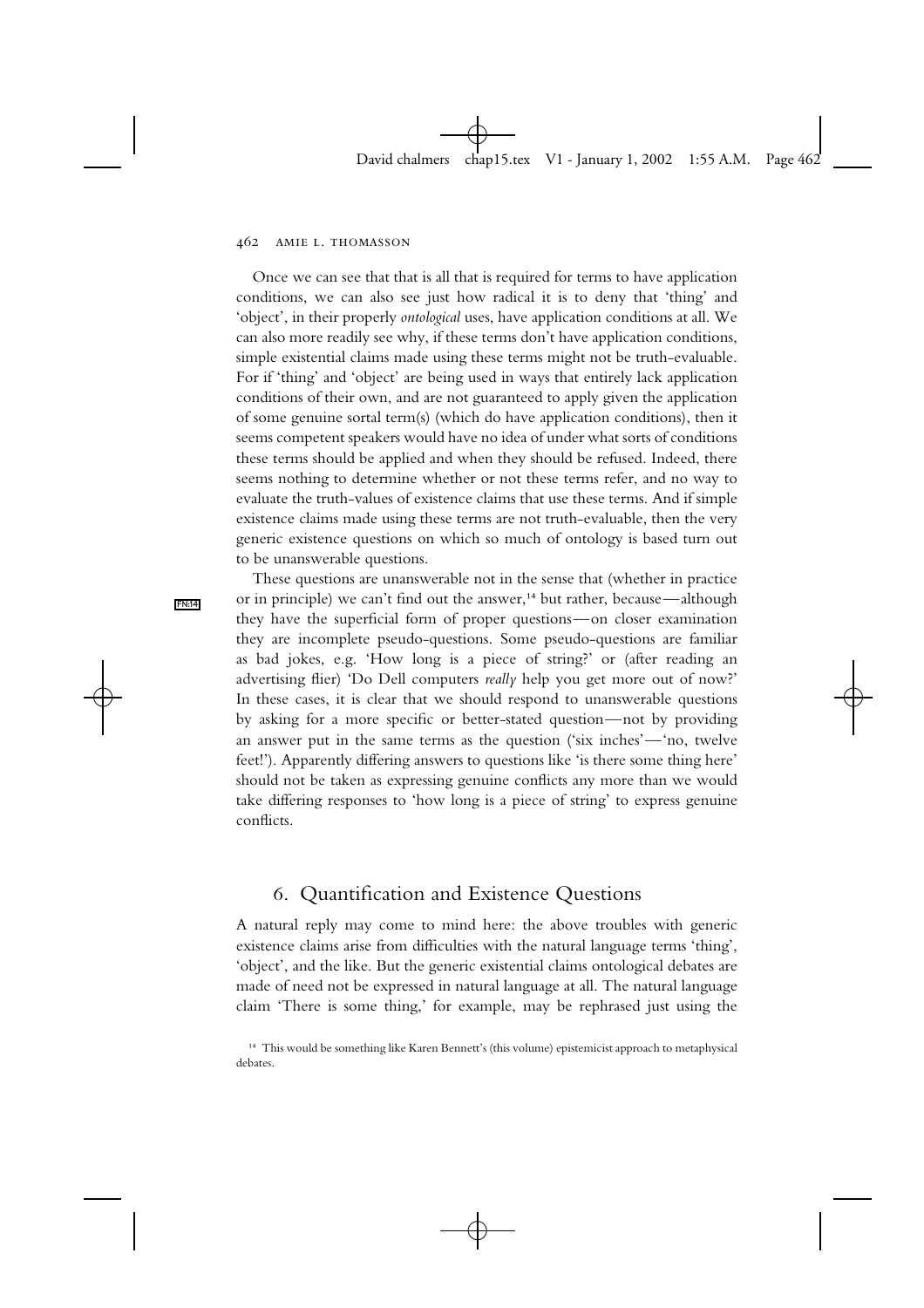#### answerable and unanswerable questions 463

quantifier and identity sign, as the claim  $\exists x(x = x)$ . Thus, as Sider points out (this volume,), the debate between realists and eliminativists about composite material objects may be restated in sentences just using the quantifier, identity, and truth-functional connectives (cf. Chalmers this volume,). The quantifier, in turn, he suggests, need not be understood as a substitute for the (perhaps loose or variable) English term 'existence'. Instead, he suggests that serious ontologists may preserve the genuine character of their debates by insisting that they are not speaking English at all, but rather 'ontologese'. They may introduce 'ontologese' by stipulating that they are using a 'strict' meaning for •  $_{01}$  the quantifier, 'existence: being a P such that something has P"• (this volume,)

Clearly we can and often do state metaphysical debates in a formal or artificial language rather than in natural language. But does this help revive genuine metaphysical debates? The symbolisms employed in quantified logic are introduced by giving their meaning in the terms of a familiar natural language. As Peter van Inwagen has argued, '[t]he meaning of the quantifiers is given by the phrases of English—or of some other natural language—that they abbreviate' (this volume,). For example, the source of the meaning of '∀x (...x...)' is the English phrase 'It is true of everything that it is such that ...', and the source of the meaning of '∃x(...x...)' is 'It is true of at least one thing that it is such that ...' (van Inwagen 1998, 238). But if the meaning of quantificational expressions is given by way of English expressions that use the term 'thing', then whatever problems there were for understanding the debates involving generic existence claims as genuine and substantive when expressed in English carry over to the technical formulation.

Sider's ontologists who attempt to stipulate a strict meaning for the quantifier in ontologese similarly rely on the bare, neutral idea of a 'something'— so, again, any problems that arise in making sense of a purely neutral use of 'something' would seem to carry over to the attempt to secure a debate about **existence**, with its meaning stipulated in ontologese. This gives us reason to think that the problems raised above for making sense of debates involving generic existence claims as expressed in English are only papered over, not resolved, by restating the debate using only the quantifier and identity, or by appealing to a special 'ontologese' meaning for the quantifier.

Indeed we have more general reason for thinking that the truth-conditions for formal claims rely on the meanings of natural language terms—for on the standard ways of doing semantics, quantified claims are only fully semantically FN:15 complete and truth-evaluable when some or other domain is specified.<sup>15</sup>

 $\bigoplus$ 

<sup>&</sup>lt;sup>15</sup> Van Inwagen (this volume,) denies that the notion of a domain of quantification is essential to understanding quantification. But he does so based on his argument (just discussed) that quantification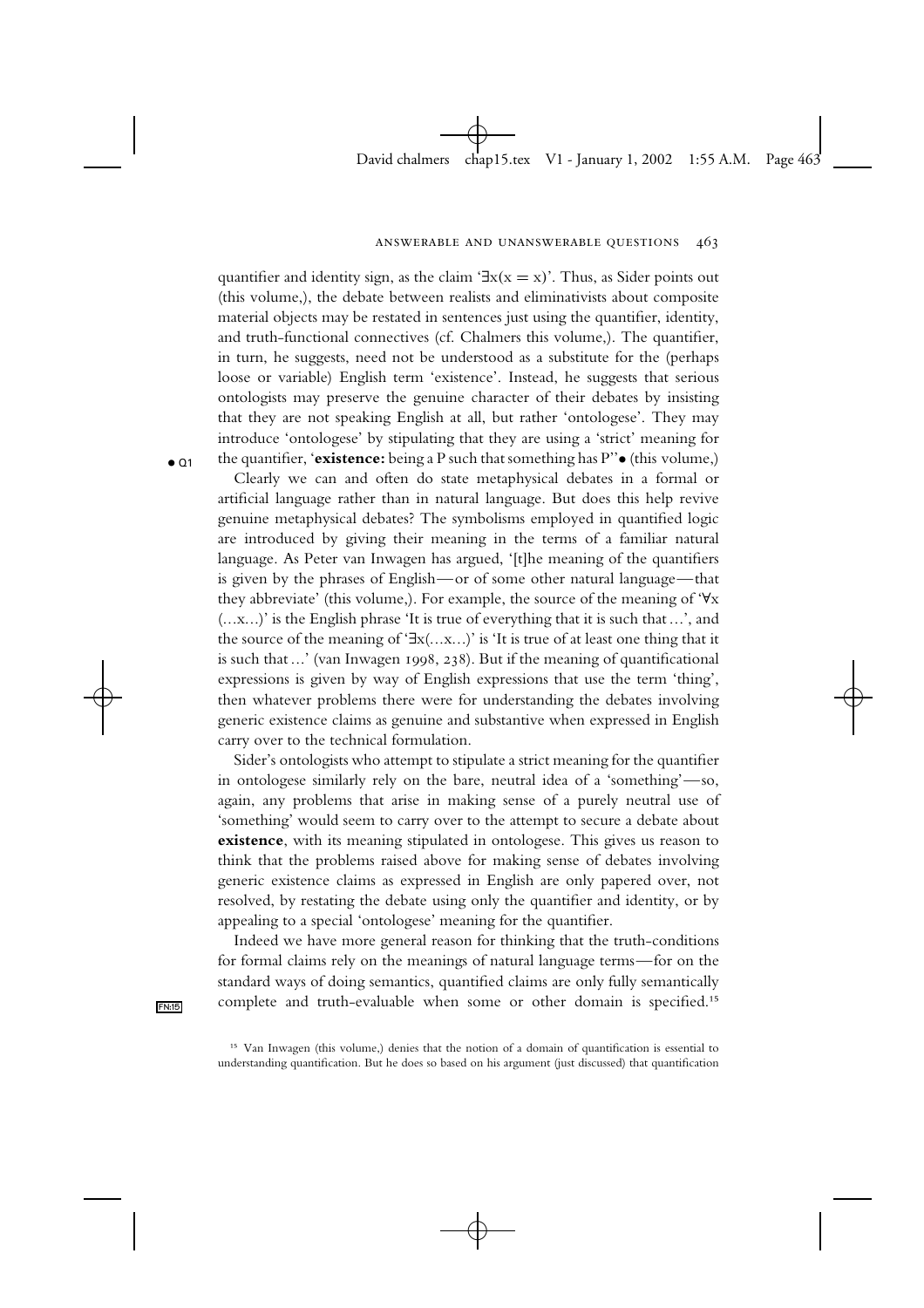#### 464 amie l. thomasson

But this domain of quantification is not itself specified using the formal language; instead, it must be done in other terms, e.g. using a natural language like English, asking us, for example, to consider the domain of all the natural numbers, or all the people in Michael's office (Bergmann et al. 1998, 260). So our metaphysical claims, stated using quantified expressions, likewise are only semantically complete and truth-evaluable when we also **FN:16** specify some domain of objects over which we are quantifying.<sup>16</sup> The serious metaphysician will quickly reply that she is happy to specify her domain: it is the domain of *everything* or *all objects*. But if this is her only way of specifying a domain, then all of the earlier difficulties regarding the different uses of the term 'object' and 'thing' come back into play: If the domain is specified using 'thing' or 'object' in a sortal or covering sense, the claims are truth-evaluable but not suitable for reviving substantive metaphysical debates about what exists. But if she attempts to specify the domain using 'thing' or 'object' in a neutral sense, then we have reason to think that she has failed to specify a domain at all, leaving her quantified claims not truth-evaluable.

 $\bigoplus$ 

This is, of course, not to deny that we can sensibly make metaphysical claims in quantificational terms, nor to deny that such claims are truth-evaluable. On this view, quantified claims are (as we always thought) truth-evaluable *provided that we specify a domain*—the only caveat that must be registered is that we cannot do so using a 'neutral' sense of 'object' or 'thing'. But we can perfectly well specify a domain of all the natural numbers, or all the people in Mike's office, or all even of all the 'things' or 'objects' if we use 'thing' in a sortal sense (that comes with application and coapplication conditions). We can even specify a domain of 'things' or 'objects' by using these terms in a covering sense, as long as it is clear what first-order sortals are supposed to be covered. (I think this is the best way of understanding most general existence FN:17 claims and questions about what things there are.<sup>17</sup>) In short, existence claims formulated quantificationally are complete and truth-evaluable provided a

 $\oplus$ 

may be understood by explaining the meaning of quantificational expressions in English. So if that is the way to understand quantification without appeal to a domain of quantification, then (on our above assumptions) it will not help revive substantive metaphysical disputes.

<sup>16</sup> Chalmers (this volume,) offers a similar reply to this argument of the serious metaphysician's.

<sup>17</sup> We can here remain neutral on the issue of whether absolutely universal quantification is possible, noting only that, if it is, on this view it would be arrived at by allowing 'object' to 'cover' all possible first-order sortal terms. Certain difficulties arise with the thought that we can build up an absolutely universal form of quantification, since Russell-style paradoxes threaten. I discuss these issues in my (2007, chapter 6). So some restrictions might be required on the sorts of term that can count as well-formed categorial terms and over which we quantify. But as these restrictions are not relevant to the present debate, I will ignore them below.

 $\bigoplus$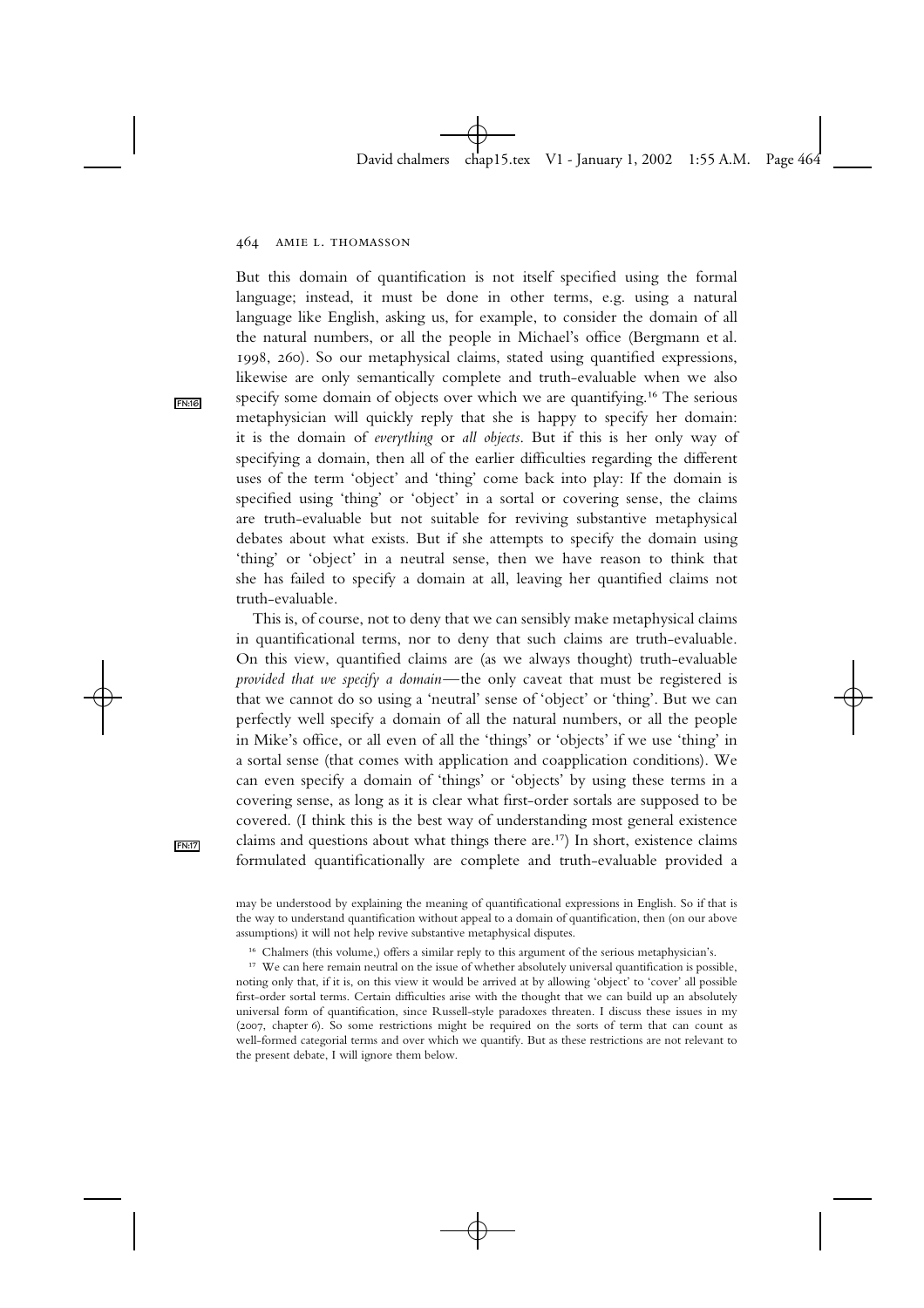#### answerable and unanswerable questions 465

domain is properly specified, where that involves specifying (or at least tacitly **presupposing)** what sort or sorts of entity we are talking about.<sup>18</sup>

> Of course there are other methods of doing logic that do not require specifying a domain of quantification—e.g., substitutional forms of quantification, which don't take the variable to range over objects in a domain, but rather to be replaceable by any of a range of singular terms. On this view, existentially quantified claims of the form  $\exists x(\Phi)$  are true just in case  $\Phi$  is true in some substitution instance, and universally quantified claims are  $\forall x(\Phi)$  are true just in case  $\Phi$  is true in every substitution instance.

But on the hybrid view of reference defended above, singular terms have determinate reference only to the extent that they are associated with rules of use that determine what category of entity they are to refer to, and existence claims made using a singular term are true if and only if the term's frame-level application conditions are fulfilled. Given that the variable is to be substituted by each of a number of singular terms (which may be associated with different frame-level application and coapplication conditions), we should thus take the quantified claim  $\exists x(x = x)$  to be true if and only if the associated application FN:19 conditions for any substitutable singular term are fulfilled.<sup>19</sup> Thus, this way of understanding simple quantified claim makes a claim such as ∃x*(*x = x*)* most closely analogous to the English claim 'there is some thing (which is self-identical)' where 'thing' is employed in the *covering* sense, though here we are most immediately covering a range of singular terms (which have determinate reference only to the extent that the are associated with the application and coapplication conditions that come with sortal terms) rather than a range of first-order sortals. So, if we employ substitutional quantification to avoid the problems with specifying a domain, for a quantified claim to be semantically complete and truth-evaluable, we must presuppose a range of terms that are substitutable for the variable. And if we accept the above hybrid view of reference, then these terms in turn supply the frame-level application conditions needed to make each substitution instance truth-evaluable, thus FN:20 making the quantified claim as a whole truth-evaluable.<sup>20</sup>

<sup>20</sup> We can again remain neutral about whether or not there is absolutely universal quantification. (Cf. note 15 above.) On this method of understanding quantification, if there is, it is built up out of

 $\bigoplus$ 

<sup>&</sup>lt;sup>18</sup> This view of quantification should not be confused with what Hirsch (2002a,  $51-2$ ) has called 'the doctrine of quantifier variance'—that is, the view that the notion of 'existence', and with it the quantifier, have 'a multitude of different uses rather than one absolute ''meaning'' ' (Putnam 1987, 19). For discussion of the difference between quantifier variance and the current proposal, see my (2007, 118–19).

<sup>&</sup>lt;sup>19</sup> I put aside here the complications that arise if one uses a free logic, since of course my opponents, who think that deep debates about existence can be phrased in quantificational terms, take the quantified statement '∃x(...)' to be equivalent to the phrase 'there exists some x such that ...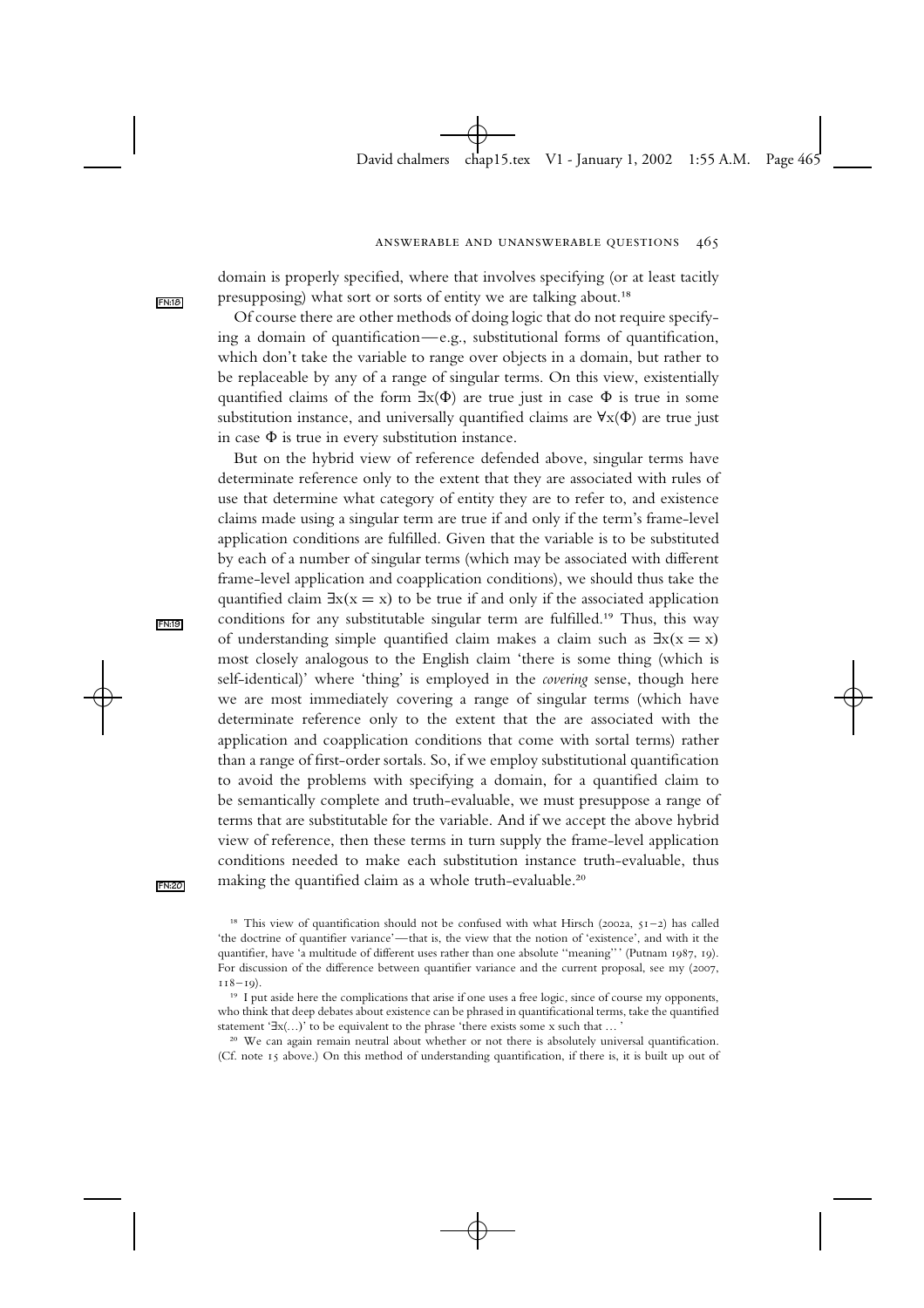$\oplus$ 

#### 466 amie l. thomasson

If that is the correct account of the truth-conditions for substitutionally quantified claims, then we again cannot use differences of opinion about quantified claims (like whether, in a given situation, it's true that  $\exists x(x = x)$ ) as the basis for reviving genuine metaphysical debates. As on the covering use of 'thing', the eliminativist cannot, e.g., deny that there is a table here on grounds of denying that it's true that here  $\exists x(x = x)$ . For if we have a table-name ('Mervin', say), then 'Mervin' refers just in case the application conditions associated with table-names are fulfilled in the grounding situation. And so supposing they are (following the argument of section 4 above and noting that we cannot deny that they are fulfilled on grounds that it's not true that here  $\exists x(x = x)$  it is true that Mervin exists, and thus true that here  $\exists x(x = x)$  and that here  $\exists x((Table)x)$ .

 $\bigoplus$ 

So whether we take a referential or substitutional approach to quantification it seems that—if we take on board the hybrid theory of reference defended above and with it the points made earlier about the different uses of 'thing' and 'object'—we cannot avoid the problems for making sense of substantive ontological debates about what exists by shifting to state the debate in the terms of first-order quantified logic.

## 7 The Metaphysician's Work

 $\bigoplus$ 

It has seemed to many, perhaps even most philosophers apart from the disputants themselves, that something is wrong with many of the contemporary debates in metaphysics. Even the disputants must acknowledge the expanding range of diverging opinions about central metaphysical questions, and the lack of unanimity even about how to determine the correct answer to these questions. The primary aim of this paper has been to propose a diagnosis of where these debates have gone wrong, why there is little agreement about them, and less hope of finding a solution. The hypothesis is that many metaphysical debates have gone wrong by being based, at bottom, on attempts to answer unanswerable questions—whether these are overly precise questions about conditions of identity, existence, and persistence, or overly generic questions about what 'things' exist, using 'thing' in a supposedly 'neutral' sense. If this hypothesis is accepted, a great many of the problems and puzzlements of metaphysics dissolve—and at least to those without a stake in prolonging the debates, that is a great benefit.

implicitly allowing the substitution of all terms of all possible categories (with all possible application conditions), and then over their compliants.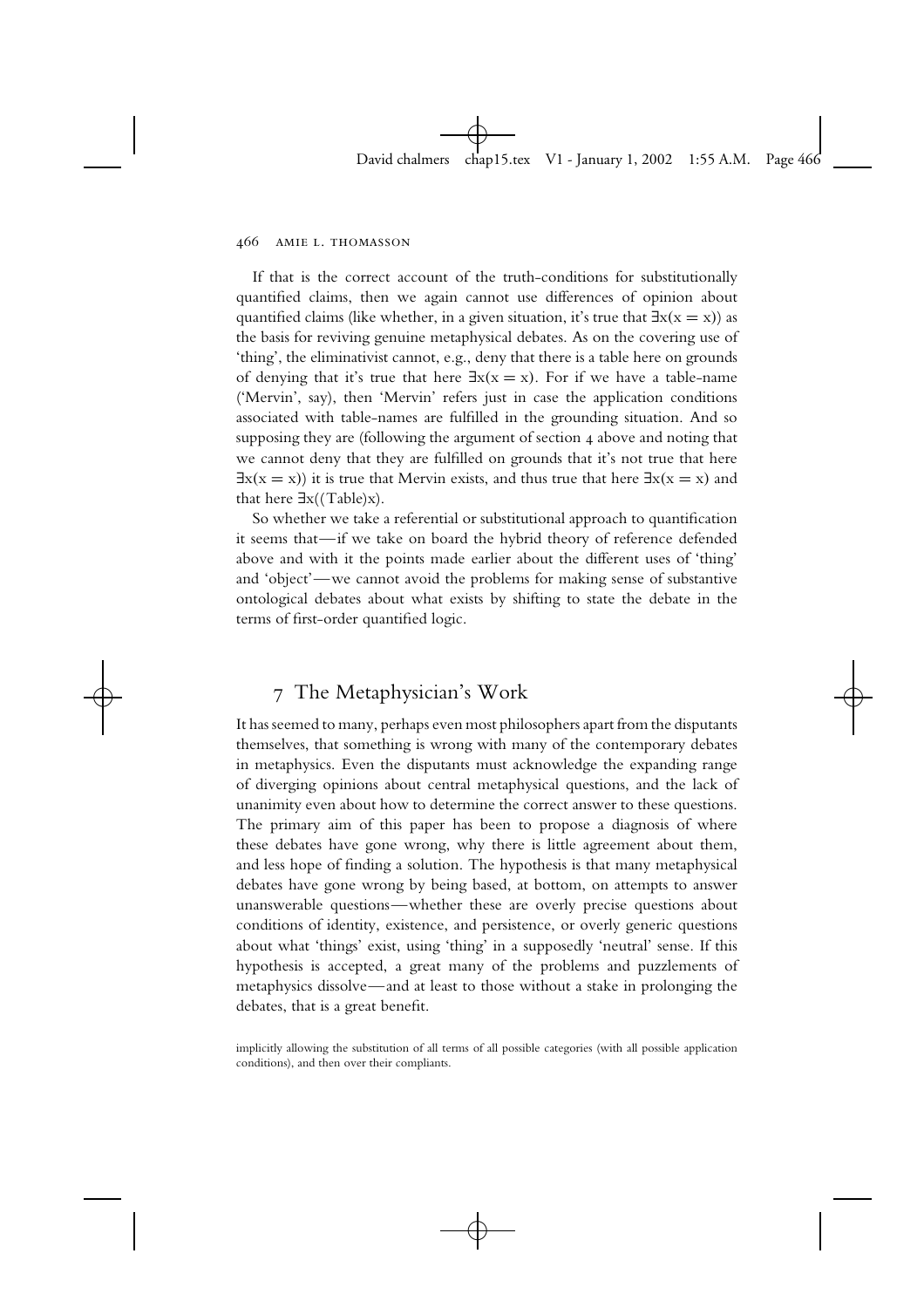#### answerable and unanswerable questions 467

But will it do away with metaphysics entirely? Not at all. The point here is not to declare the death of metaphysics, but rather to try to achieve some clarity about what we're doing in metaphysics—more particularly, about what sorts of questions are answerable, and how we can hope to go about answering them.

I have argued that metaphysical questions about identity and persistence conditions, where they are answerable at all, are answerable by way of a form of conceptual analysis that begins by making explicit the conditions for application and coapplication of our terms, and draws out what the corresponding existence, identity, and persistence conditions for their referents (if any) must be. Other, more detailed, questions about conditions of existence, identity, and persistence are answered simply by combining those results with those of straightforward empirical investigation. Any questions about these conditions the answers to which cannot be determined by this combined method of investigation (e.g. 'how many words can be changed while a novel survives?') are simply unanswerable questions.

This view may be disappointing to those metaphysicians who liked to think of themselves as discovering potentially surprising answers about the 'real metaphysical natures' of various kinds of things, which could show our standard practices in applying and refusing the relevant terms to be radically wrong. But, while it may be a disappointment to some, it certainly does not leave the metaphysician with nothing to do. Just as the linguist works to pull out and make explicit the grammatical rules speakers follow and enforce by their behaviors (without speakers being able to describe them and state them), so may the metaphysician work to elucidate the application and coapplication conditions for our terms and, more importantly, to make explicit the existence, identity, and persistence conditions they lay out for the objects—if any—our terms refer to.

 $\bigoplus$ 

That, to use Strawson's terminology, is at least some of the work of 'descriptive metaphysics'. But as we have seen in section 2, there may also be room for something like *revisionary* metaphysics insofar as metaphysicians may propose ways of revising our extant terms and concepts, replacing them with ones that apply more cleanly, with less vagueness, with clearer interrelations among their uses, etc. Such efforts in revisionary metaphysics involve making practical proposals about which set of concepts (or revisions of our current concepts) would best serve some particular set of purposes (e.g., simplicity, precision, etc.). It may be quite reasonable to engage in debates about the merits of these various proposals, though it would be misguided to think of these as substantive factual debates about the world.

What then about ontological debates about what exists? As Sider notes, the approach I have here proposed to handling existence questions does not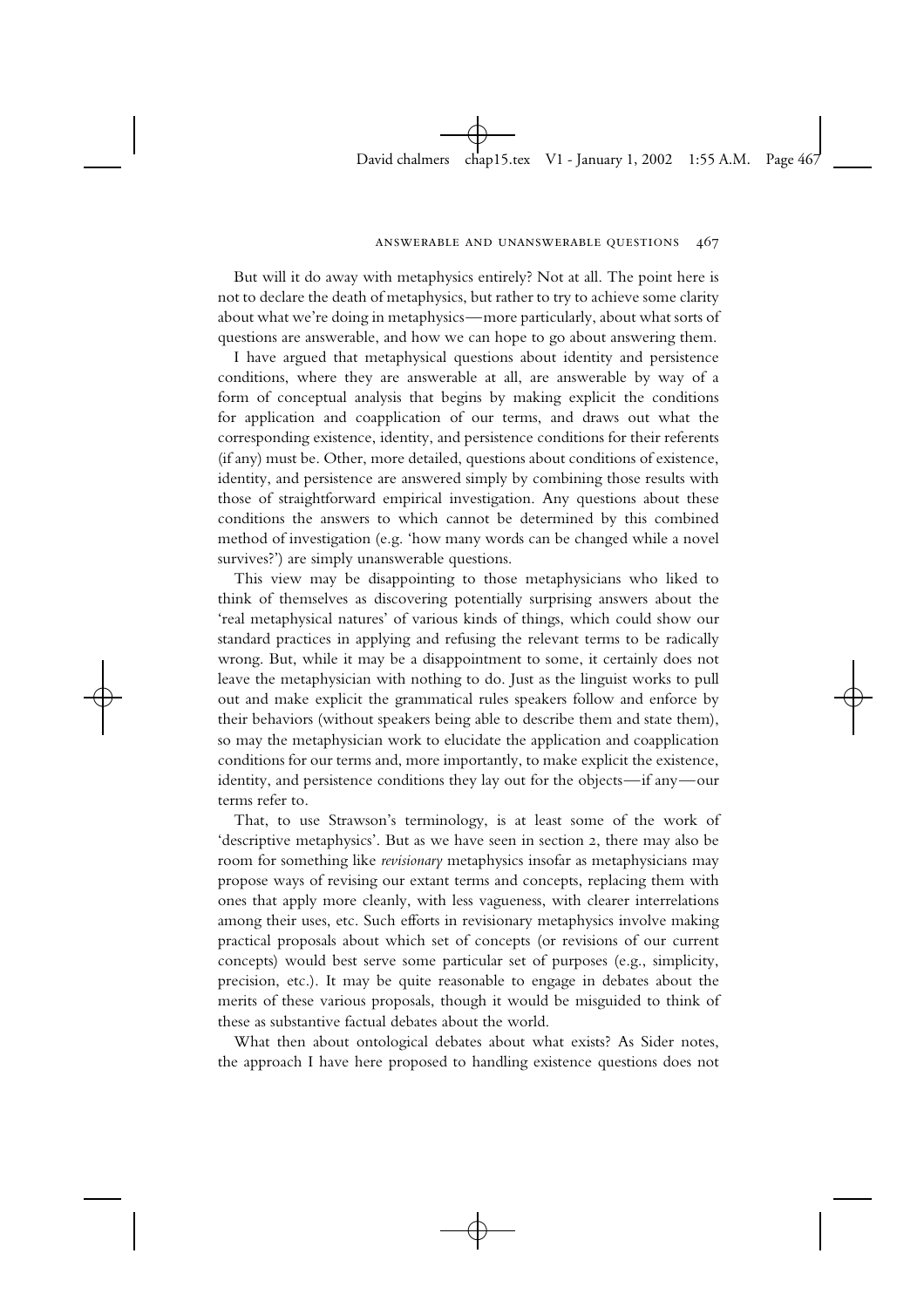#### 468 amie l. thomasson

'make all the ontological questions go away' (this volume,). We can, e.g., still ask 'granted that there exist subatomic particles that are arranged personwise, do there exist people in addition?' (this volume,). Nonetheless, if we accept the proposed approach to existence questions, we know how to go about answering such ontological questions: first, by undertaking conceptual analysis (to determine the application conditions for the associated sortal term or terms), and then by seeing whether or not these are fulfilled. So, to pursue the example, we first note that, according to the application conditions associated with the term 'subatomic particles arranged personwise', the fulfillment of those is sufficient for the application conditions normally associated with 'person'. Thus, if we do assume that there exist subatomic particles arranged personwise, FN:21 
<sup>there</sup> exists a person' is true.<sup>21</sup>

 $\bigoplus$ 

In general, while there may be genuine debates about specific existence questions, these must either be shallow debates based on disagreements about what the application conditions for the term are, or straightforward debates about whether or not these conditions are actually fulfilled. Some of the 'shallow' debates may, of course, be very earnest and of great philosophical relevance—debates, e.g., about whether or not there is a soul might involve debates about whether that only requires the 'animation' of the body, or also requires some eternal spirit, and this difference in meaning may make all the difference to how we answer the question. Similarly, metaphysical debates about the existence of free will hinge in large part on whether the possession of free will only requires the ability to do as one chooses (as compatibilists insist) or something more. So, accepting this view of existence questions by no means vitiates all classical metaphysical debates, though (by dividing the questions into two steps) it does clarify where many disagreements come in (with, e.g., the difference between the compatibilist and the hard determinist a difference about the relevant application conditions, while the difference between the hard determinist and libertarian is a difference in whether each thinks the relevant application conditions are fulfilled). More general existence questions about what 'things' there are in a given situation are likewise answerable, provided we use 'thing' in a sortal or covering sense (and are clear about which sense it is used in).

 $\oplus$ 

While much traditional metaphysical discussion remains relevant and of interest on this view (even if we have to sometimes reinterpret what it's up to), the upshot of the above discussion is that we should regard with severe

 $\bigoplus$ 

<sup>&</sup>lt;sup>21</sup> We should add to the response, however, that it would be misleading to say 'there exist people *in addition*'. To avoid being misleading, we should drop the clause 'in addition' from both the question and answer. See my (2007, 75–8).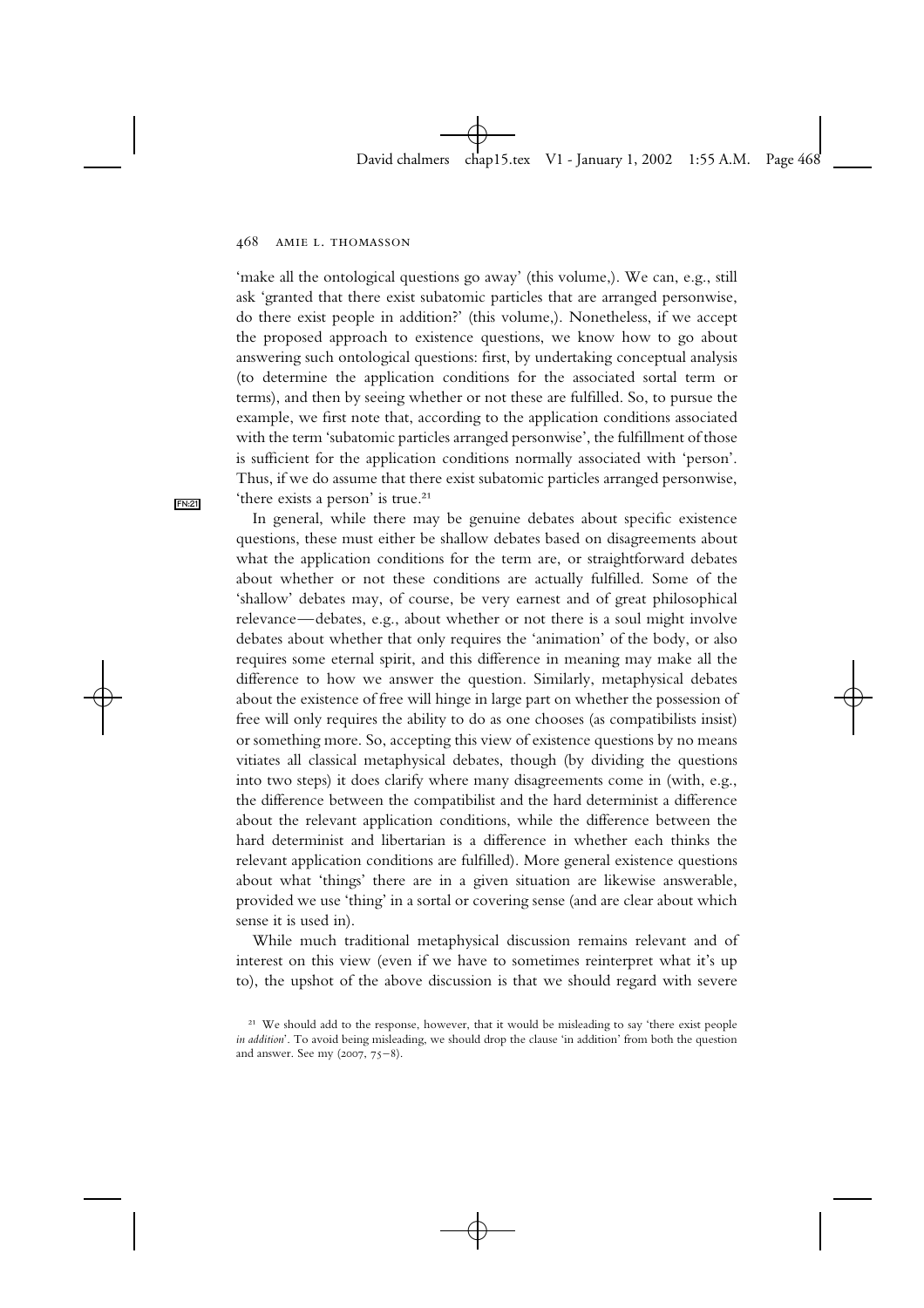$\oplus$ 

#### answerable and unanswerable questions 469

suspicion many recent ontological debates about whether or not there are 'really' artifacts, universals, mereological sums, temporal parts, organisms, and the like—at least to the extent that they rely on debates about whether or not there is some 'thing', or how many 'things' there are (using 'thing' in FN:22 an allegedly neutral sense).<sup>22</sup> If the above is correct, it is no accident that serious metaphysicians attempting to locate a dispute speak in these terms since, as we have seen, the only hope for preserving debates about specific existence questions is in terms of debates about generic existence questions. But if the above is correct, we have reason to be very suspicious of any supposed metaphysical debates that ultimately have to be stated in terms of differences in what 'things' or 'objects' exist in a given situation. For, if these terms are used in a 'neutral' sense, the debates that use these terms arise from misguided attempts to answer unanswerable questions. If ontological questions are properly expressed (by using these terms in a sortal or covering sense), there is far less room for disputes to arise, since the method of addressing *answerable* existence questions is straightforward, and at least in many cases, if we follow that method, the answers to our existence questions become obvious.²³ **FN:23**

 $\bigoplus$ 

## References

- Adams, F., G. Fulller and R. Stecker (1997). 'The Semantics of Fictional Names', *Pacific Philosophical Quarterly* 78: 128–48.
- Bennett, Karen (2008). 'Composition, Colocation, and Metaontology' (this volume).
- Bergmann, Merrie, James Moor and Jack Nelson (1998). *The Logic Book.* Third Edition. New York: McGraw Hill.
- Braun, David (1993). 'Empty Names', *Nousˆ* 27, 4: 449–69.
- Chalmers, David and Frank Jackson (2001). 'Conceptual Analysis and Reductive Explanation', *Philosophical Review* 110, 3: 315–60.

<sup>22</sup> For example, Peter van Inwagen attempts to pin down the difference between his eliminativist view about composite inanimate material objects and that of the realist by insisting that on *his* view 'there is no one thing that just exactly fills [the] region of space [said by realists to be occupied by a composite object]' (1990, 104). Trenton Merricks similarly describes the difference between his view and a view on which there are statues in the following terms: in a situation in which a million atoms are arranged statuewise, ' ... suppose we ask how many (non-subatomic) things there are in that region. My metaphysical opponents would say that there are at least one million and one (the atoms and the statue). I would say there are only one million' (2000, 48). Ted Sider likewise marks the difference between the nihilist, chaste endurantist, and believer in temporal parts as a matter of whether they would say there are at least two, three, or four things in a situation with exactly two electrons (2001a, 203; cf. 2001b, xx).

<sup>23</sup> Many thanks to Karen Bennett, David Chalmers, Jonathan Schaffer, Ted Sider, Jason Turner, and Ryan Wasserman for helpful comments on prior versions of this paper. Special thanks go to Peter Lewis for crucial help with section 6.

 $\bigoplus$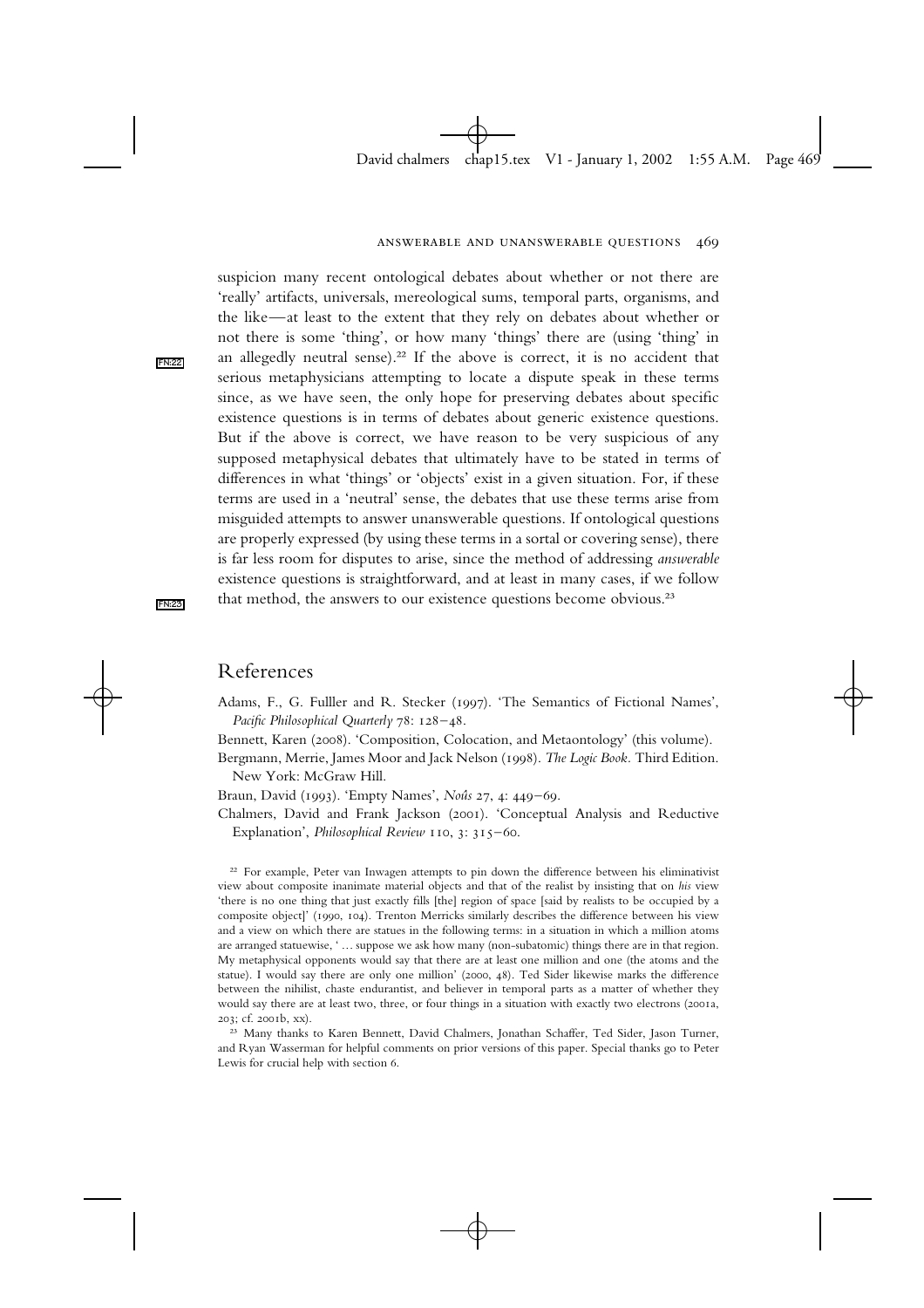#### 470 amie l. thomasson

 $\bigoplus$ 

Chalmers, David J. (2008). 'Ontological Anti-Realism' (this volume).

Devitt, Michael (1981). *Designation*. New York: Columbia University Press.

and Kim Sterelny (1999). *Language and Reality*. Second Edition. Cambridge, MA: MIT Press.

 $\bigoplus$ 

Donnellan, Keith S. (1974). 'Speaking of Nothing', *Philosophical Review* 83, 1: 3–31.

Dummett, Michael (1973/1981). *Frege: Philosophy of Language*. Second Edition. Cambridge, MA: Harvard University Press.

- Dupré, John (1981). 'Natural Kinds and Biological Taxa', *Philosophical Review 87*: 519–47.
- Geach, Peter (1962/1980). *Reference and Generality.* Third Edition. Ithaca, NY: Cornell University Press.

Hirsch, Eli (1982). *The Concept of Identity.* Oxford: Oxford University Press.

(2002a). 'Quantifier Variance and Realism'. In Sosa and Villanueva (2002),  $51 - 73.$ 

(2002b). 'Against Revisionary Ontology', *Philosophical Topics* 30, 1: 103–27.

Jackson, Frank (1998). *From Metaphysics to Ethics: A Defence of Conceptual Analysis*. Oxford: Clarendon Press.

Kitcher, Philip (1982). 'Genes', *British Journal for the Philosophy of Science* 33: 337–59. Kripke, Saul (1980). *Naming and Necessity*. Oxford: Blackwell.

Lowe, E. J. (1989). *Kinds of Being: A Study of Individuation, Identity and the Logic of Sortal Terms.* Oxford: Blackwell.

Merricks, Trenton (2000). 'No Statues', *Australasian Journal of Philosophy* 78, 1: 47–52. (2001). *Objects and Persons*. Oxford: Clarendon (Oxford University Press).

 $\oplus$ 

- Papineau, David (1979). *Theory and Meaning*. Oxford: Oxford University Press.
- Putnam, Hilary (1987). *The Many Faces of Realism*. LaSalle, IL: Open Court.
- Reimer, Marga (2001). 'The Problem of Empty Names', *Australasian Journal of Philosophy* 79, 4: 491–506.
- Sidelle, Alan (2002). 'Is there a True Metaphysics of Material Objects?' In Sosa and Villanueva (2002).

Sider, Theodore (2001a). 'Criteria of Personal Identity and the Limits of Conceptual Analysis', *Philosophical Perspectives* 15: 189–209.

(2001b). *Four-Dimensionalism*. Oxford: Oxford University Press.

(2003). 'What's so Bad about Overdetermination?' *Philosophy and Phenomenological Research* 67, 3: 719–26.

(2008). 'Ontological Realism' (this volume).

- Sosa, Ernest and Enrique Villanueva (2002). *Philosophical Issues 12: Realism and Relativism*. Oxford: Blackwell.
- Stanford, P. Kyle and Philip Kitcher (2000). 'Refining the Causal Theory of Reference for Natural Kind Terms', *Philosophical Studies* 97: 99–129.
- Sterelny, Kim (1983). 'Natural Kind Terms', *Pacific Philosophical Quarterly* 64: 110–25.
- Thomasson, Amie L. (2003). 'Speaking of Fictional Characters', *Dialectica* 57, 2:  $207 - 26$ .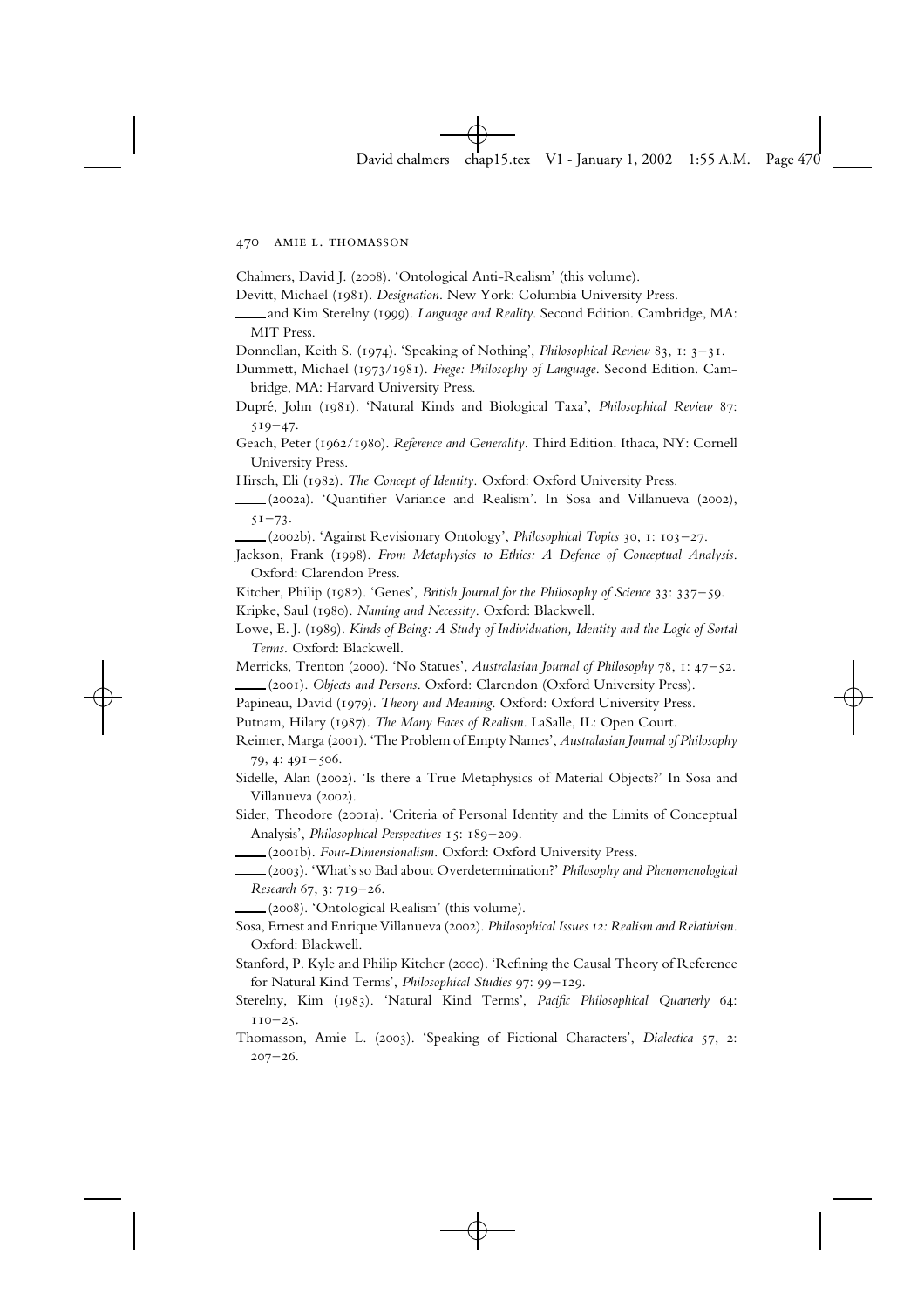$\oplus$ 

#### answerable and unanswerable questions 471

(2005). 'The Ontology of Art and Knowledge in Aesthetics', *Journal of Aesthetics and Art Criticism* 63, 3: 221–30.

 $\bigoplus$ 

(2007). *Ordinary Objects.* New York: Oxford University Press.

van Inwagen, Peter (1990). *Material Beings.* Ithaca, NY: Cornell University Press.

(1998). 'Metaontology', *Erkenntnis* 48: 233–50.

 $\bigoplus$ 

(2008). 'Being, Existence, and Ontological Commitment' (this volume).